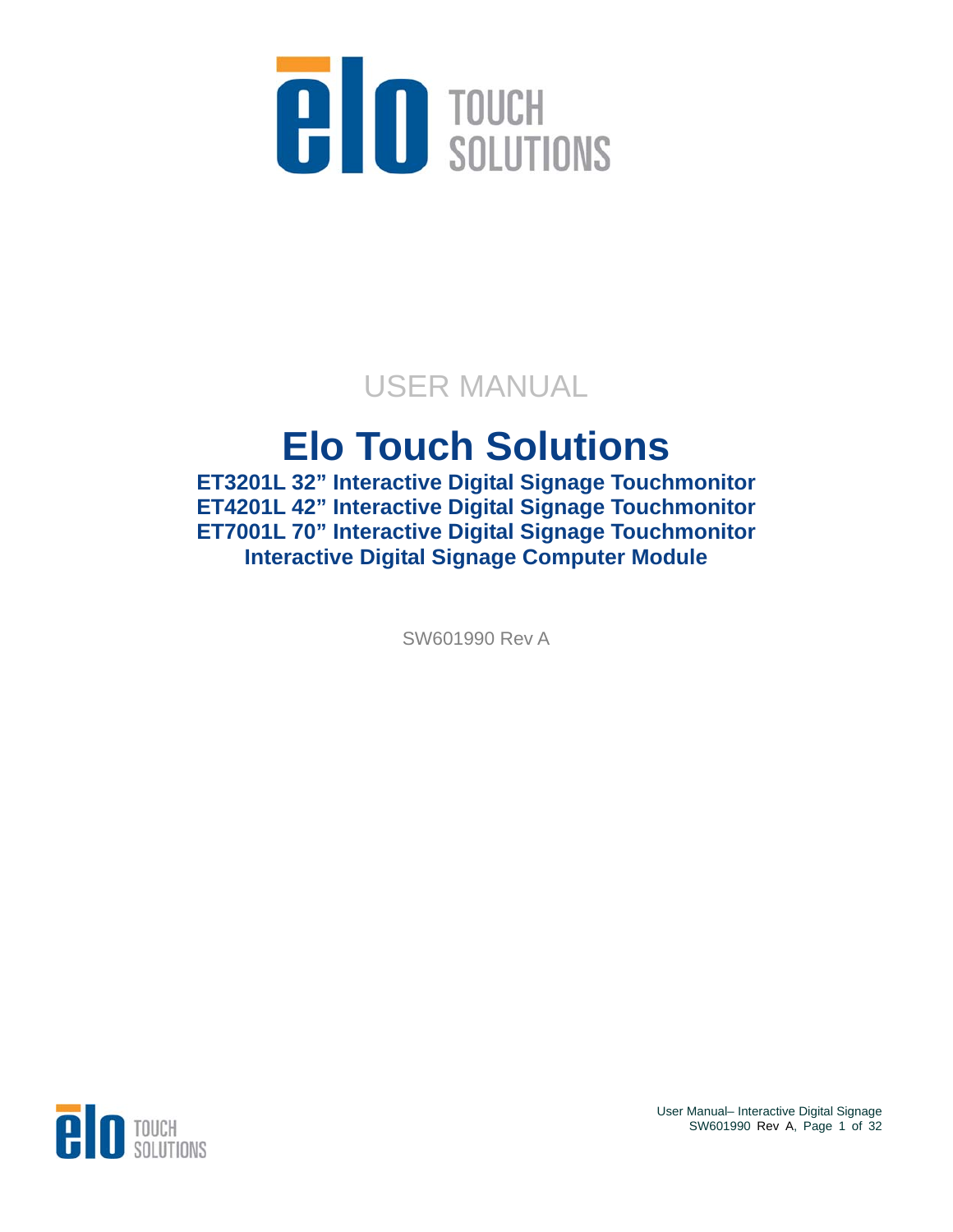#### **Copyright © 2012 Elo Touch Solutions, Inc. All Rights Reserved.**

No part of this publication may be reproduced, transmitted, transcribed, stored in a retrieval system, or translated into any language or computer language, in any form or by any means, including, but not limited to, electronic, magnetic, optical, chemical, manual, or otherwise without prior written permission of Elo Touch Solutions, Inc.

#### **Disclaimer**

The information in this document is subject to change without notice. Elo Touch Solutions, Inc. and its affiliates (collectively "Elo") makes no representations or warranties with respect to the contents herein, and specifically disclaims any implied warranties of merchantability or fitness for a particular purpose. Elo reserves the right to revise this publication and to make changes from time to time in the content hereof without obligation of Elo to notify any person of such revisions or changes.

#### **Trademark Acknowledgments**

AccuTouch, CarrollTouch, Elo (logo), Elo Touch Solutions, Elo TouchSystems, IntelliTouch, iTouch are trademarks of Elo and its Affiliates. Windows is a trademark of Microsoft Corporation.

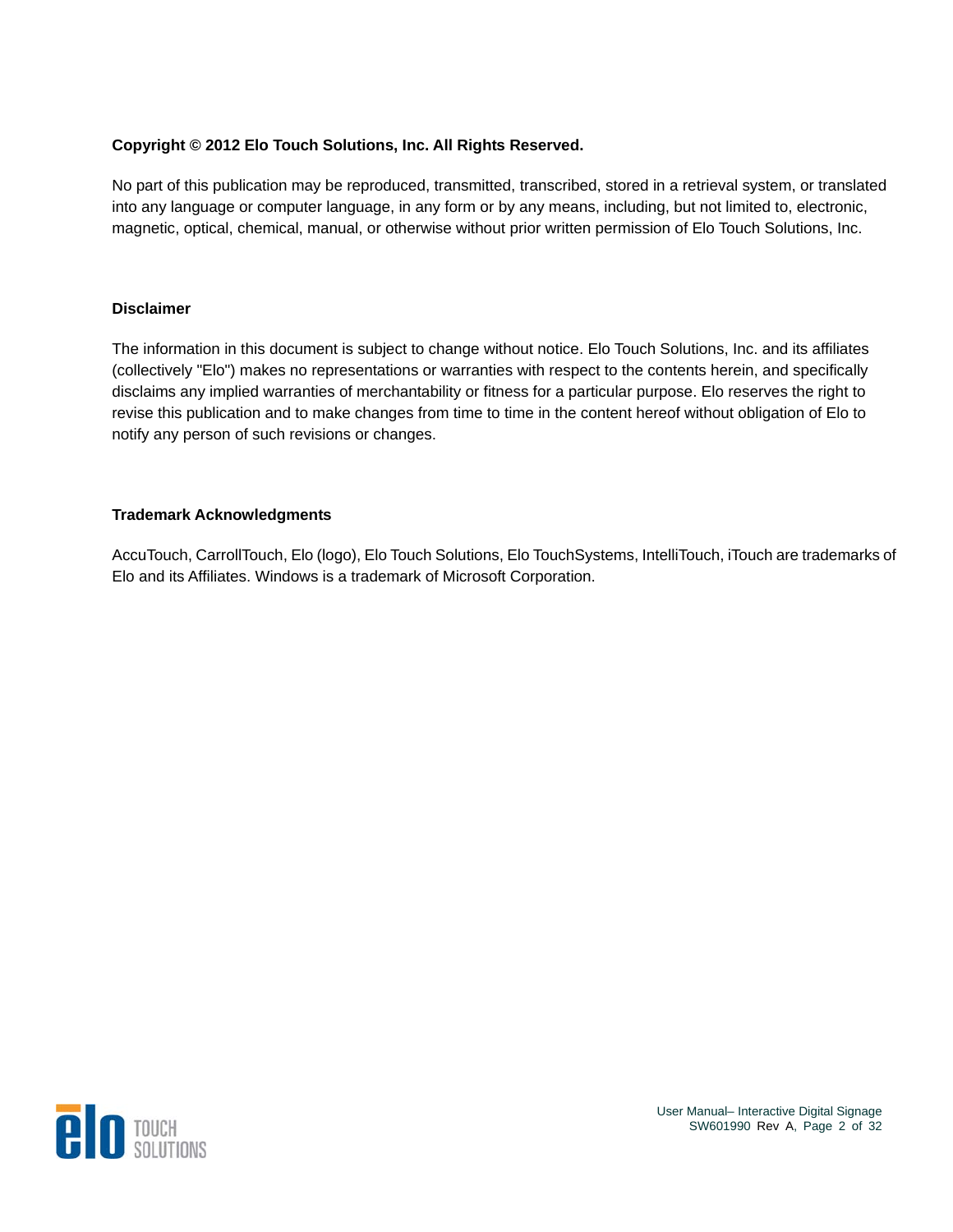## **Table of Contents**

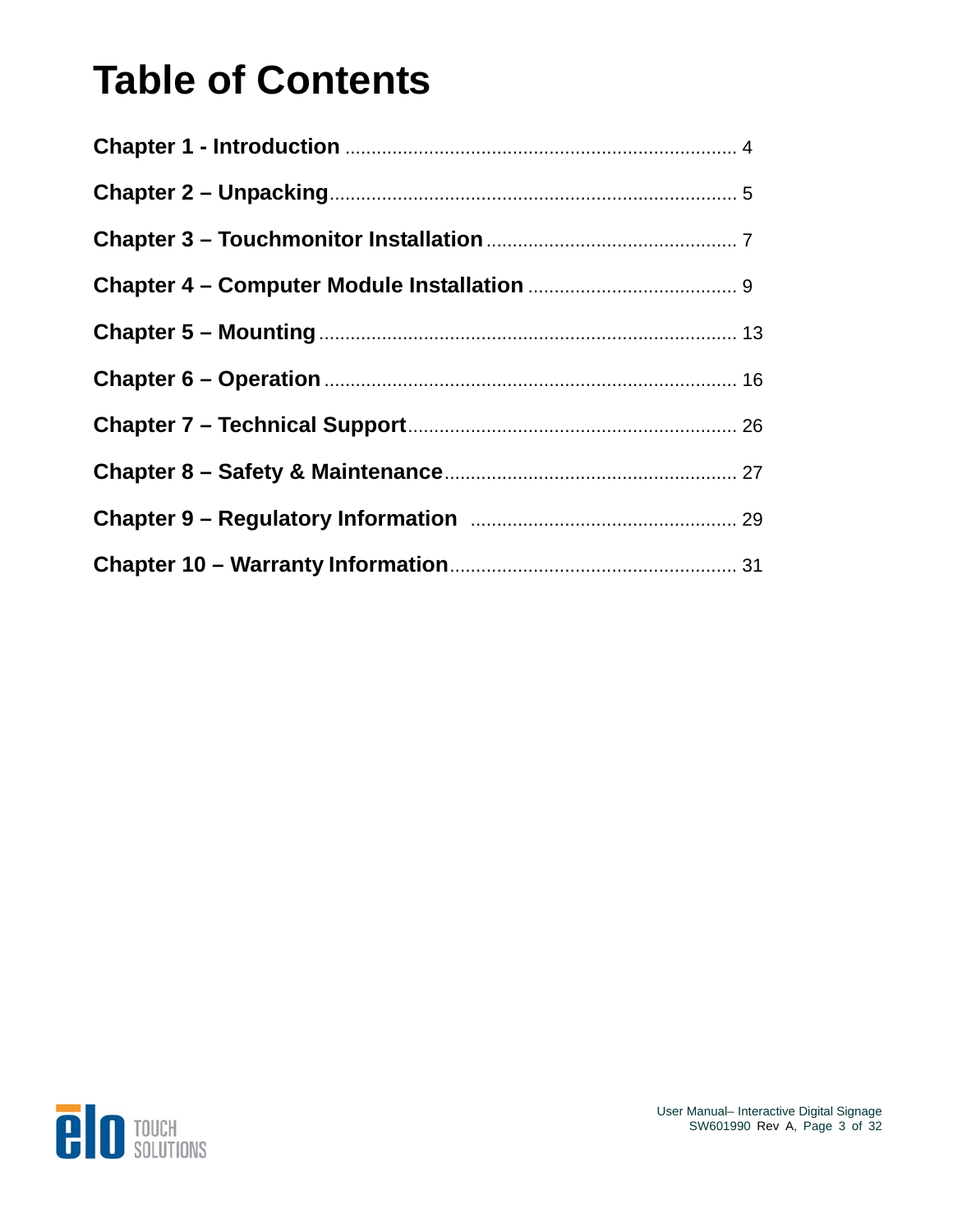# Chapter 1 - Introduction

### **Product Description**

Your new Interactive Digital Signage Touchmonitor combines Elo Touch Solutions reliable performance with the latest developments in touchscreen technology and display design. This combination of features creates a natural flow of information between a user and the touchmonitor.

This touchmonitor incorporates a 24-bit color, active matrix thin-film-transistor, digital signage LCD panel to provide superior display performance. Its Full HD resolution of 1920x1080 is suitable for displaying graphics and images. Other features that enhance this LCD monitors performance are Plug & Play compatibility, built-in speakers and headphone output capability, a remote for on screen display (OSD) controls, and a family of Digital Signage Computer Modules.

The Computer Modules are designed to slide into a bay on the rear of the monitor, without any effect on the monitors form factor or requiring any extra cabling, turning your Interactive Digital Signage TouchMonitor into an Interactive Digital Signage All-In-One TouchComputer.

#### **Precautions**

Follow all warnings, precautions and maintenance as recommended in this user manual to maximize the life of your unit and prevent risks to user safety. See Chapter 8 for more information on touchmonitor safety.

For your health and safety, it is strongly recommended that at least two people handle, lift, and/or move these touchmonitors.

This manual contains information that is important for the proper setup and maintenance of the Interactive Digital Signage Touchmonitor and optional Computer Module. Before setting up and powering on your new touchmonitor and computer module, read through this manual, especially the Installation, Mounting, and Operation chapters.

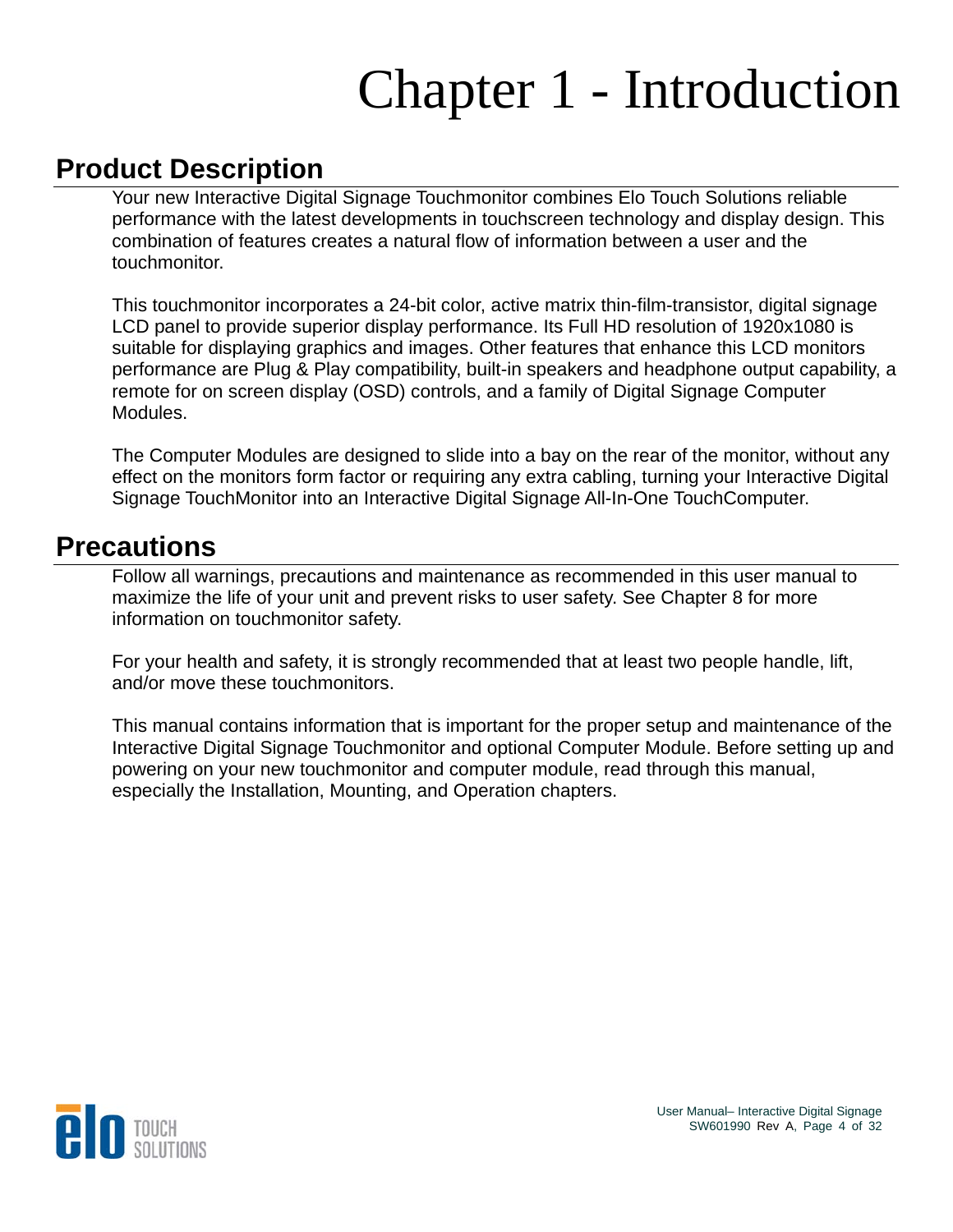# Chapter 2 – Unpacking

#### **Unpacking the Touchmonitor**

To unpack the touchmonitor, follow these steps:

1. The carton should be oriented in the manner according to its labeling. The hinged plastic locks should be at the 'bottom'.

2. Open and remove all 4 hinged plastic locks. There are 6 hinged plastic locks for the 7001L unit.



3. Once the locks are removed, lift the cartons top lid off the bottom frame.



4. With the top lid removed, you now have access to the touchmonitor and the included accessories.

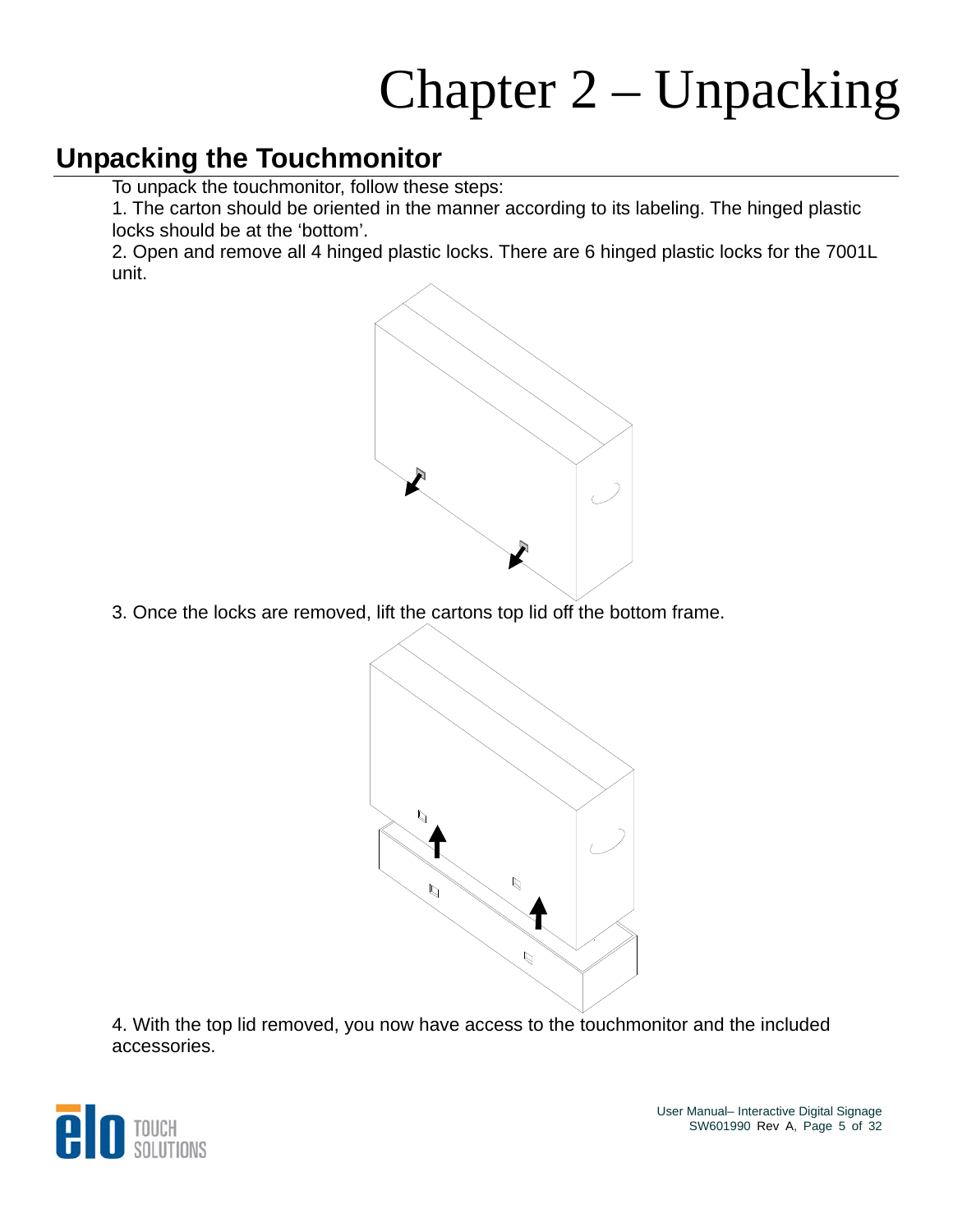#### *Note: For your health and safety, it is strongly recommended that at least two people handle, lift, or move these touchmonitors. Elo recommends safe lifting techniques as described in OSHA/NIOSH Guidelines.*

Check that the following items are present and in good condition:

- Touchmonitor
- User Manual CD
- Quick Install Guide
- Cables
	- o HDMI, USB, North America power, Europe/Korea power, U.K. power, Argentina power, Taiwan power, China power, Korea power, Japan power, & Japan 3pin-2pin adapter
- Cable cover screws will be attached to the cable cover.

## **Unpacking the Digital Signage Computer Module**

Open the box.

Check that the following items are present and in good condition:

- Digital Signage Computer Module
- Quick Install Guide
- Cable Cover
- User Manual CD

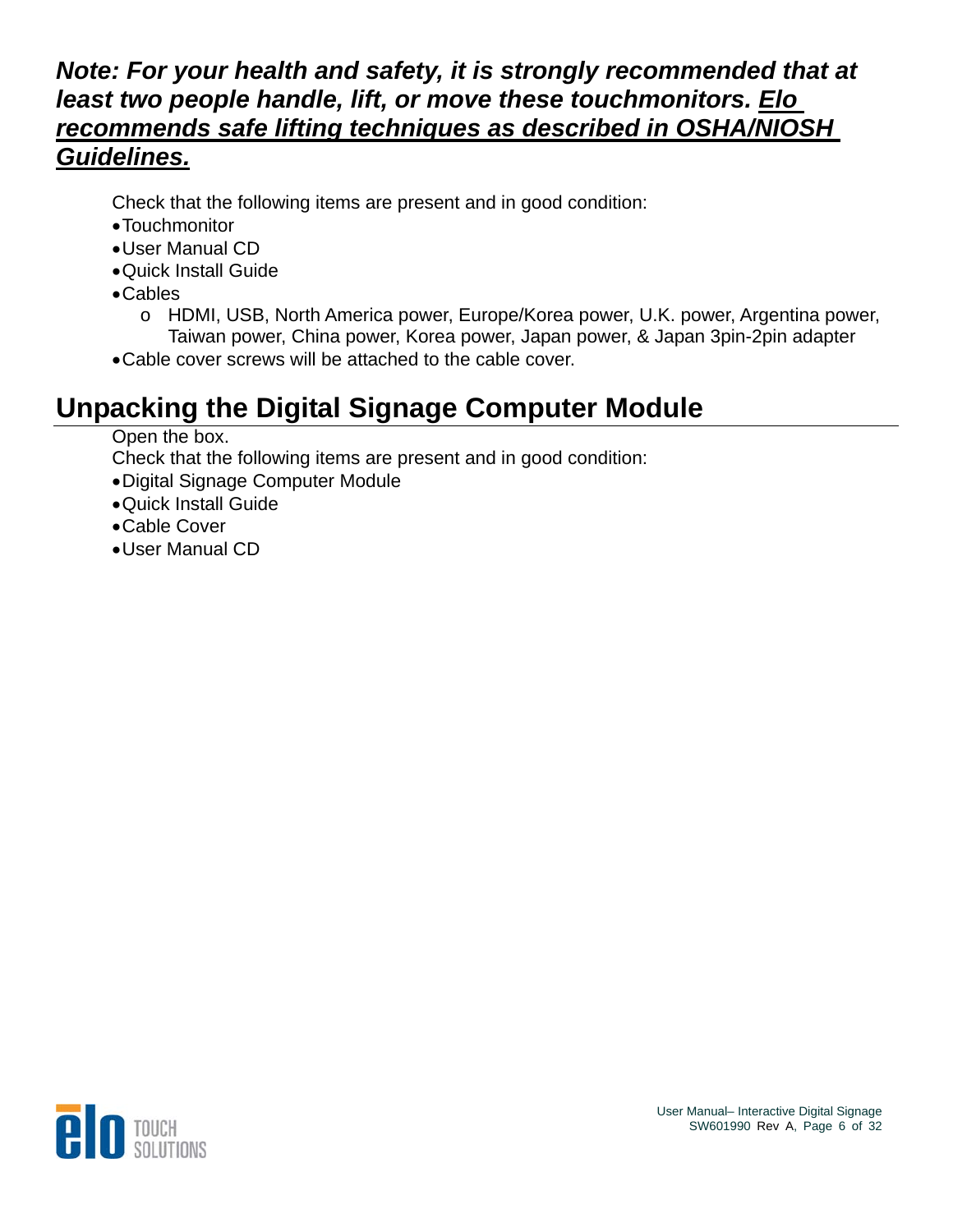## Chapter 3 - Touchmonitor Installation **Connector Panel & Interfaces**

Remove the cable cover on the bottom rear (when viewed in landscape orientation) to access the touchmonitors connector panel.

Pictures of the connector panel and interfaces. The OSD connection is in red.

#### **3201L/4201L/7001L**

#### **Images of monitor back I/O ports with OSD remote**



### **Touchmonitor Connections to an External Computer**

- 1. Connect the HDMI cable between the monitor and the video source.
- 2. Connect the USB touch cable between the monitor and the PC.
- 3. Connect the remote On-screen Display (OSD) via the remote OSD connector seen in red above
- 4. Select the correct power cable for your region. Connect it between the AC power source and the touchmonitors POWER IN connector.
- 5. The touchmonitor ships in an ON state. Use the remote OSD to access the On Screen Display Menu.

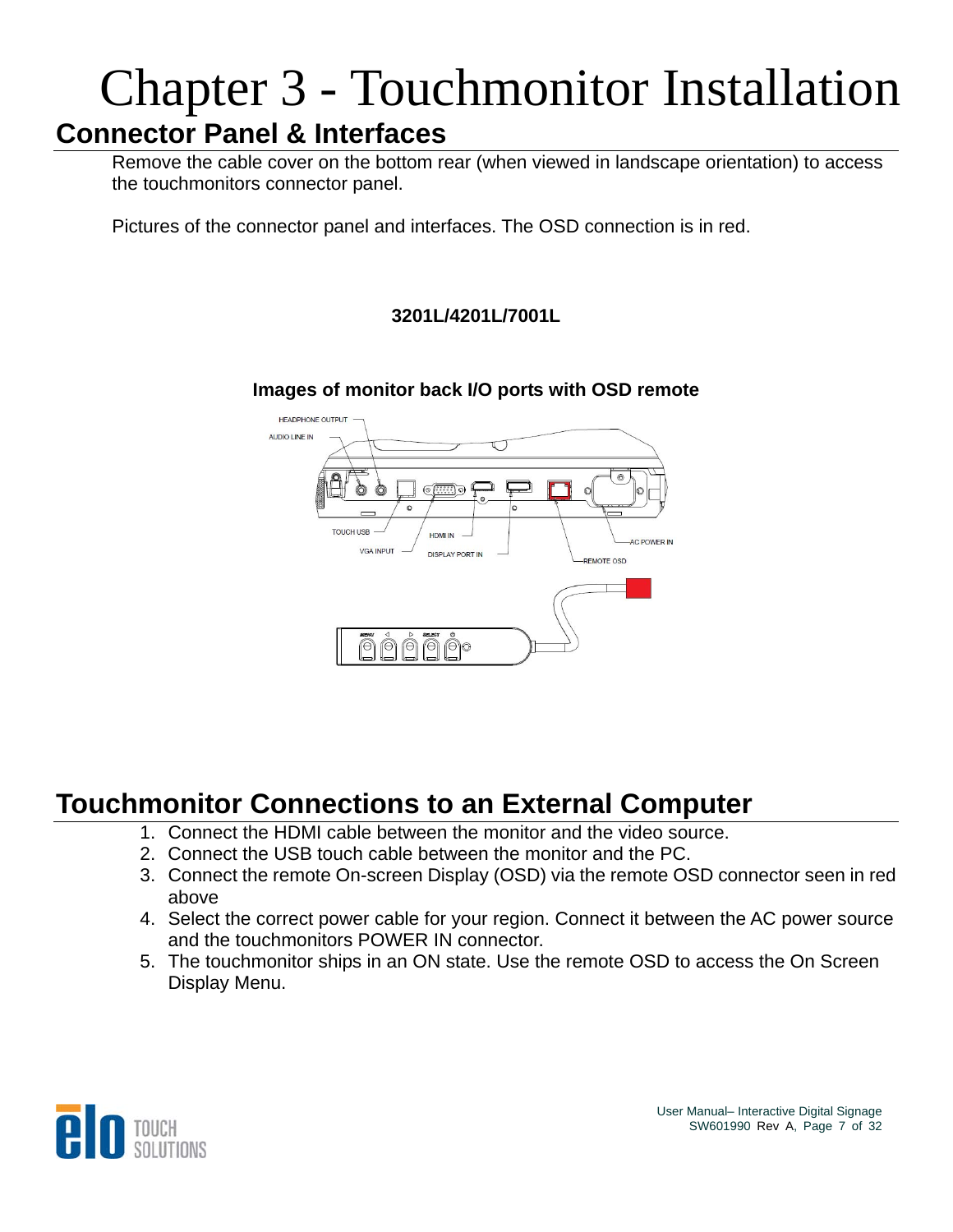### **Installing the Touchscreen Technology Software Drivers**

Elo Touch driver software installation is required for your IDS 01 series touchmonitor in order to utilize all of the features that are available through the Elo Tray.

*Note: Optical Touchmonitors are capable of working independent of the Elo touch driver, but the Elo Touch features will not be available. It is recommended to install the Elo Touch driver in order to maximize your Elo Touchmonitor.* 

Visit the Elo Touch Solutions website www.elotouch.com for:

- Updates to the Elo touch driver
- Additional touch driver information
- Detailed touch driver installation guides
- Touch drivers for other operating systems

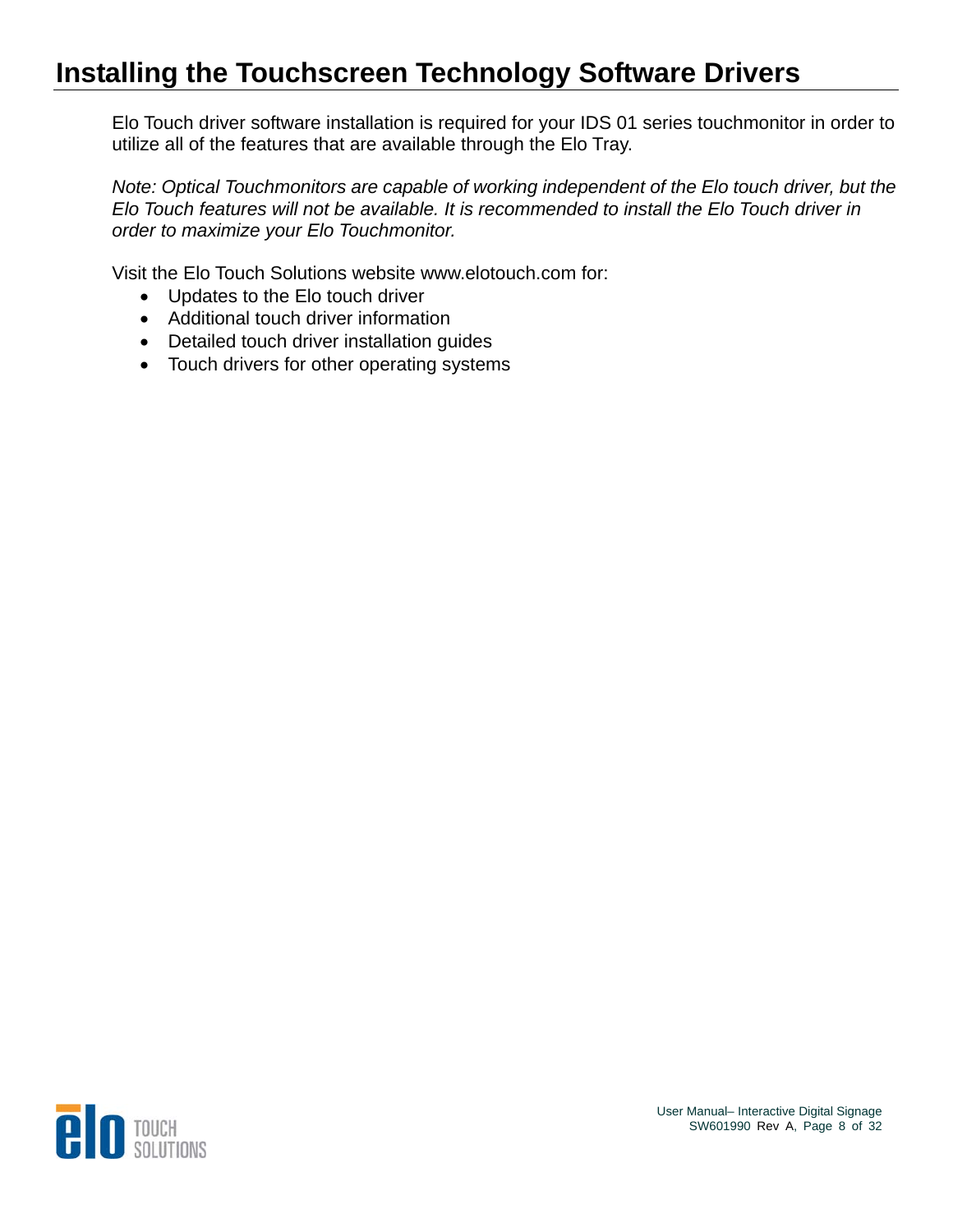## Chapter 4 **Computer Module Installation**

### **Installation**

- 1. Use a Phillips head screwdriver to remove the access cover plate on the back of the touchmonitor.
- 2. Slide the Computer Module all the way into the bay until it snaps into place.
- 3. Tighten the thumbscrews to secure the computer module inside the bay.
	- a. If any cables are connected to the computer module, a cable security cover is included with the computer module kit. Install it by attaching the mounting clip and bracket as shown in the user guide for the computer module and then fastening the thumbscrews on the cover.



### **Connector Panel & Interfaces**

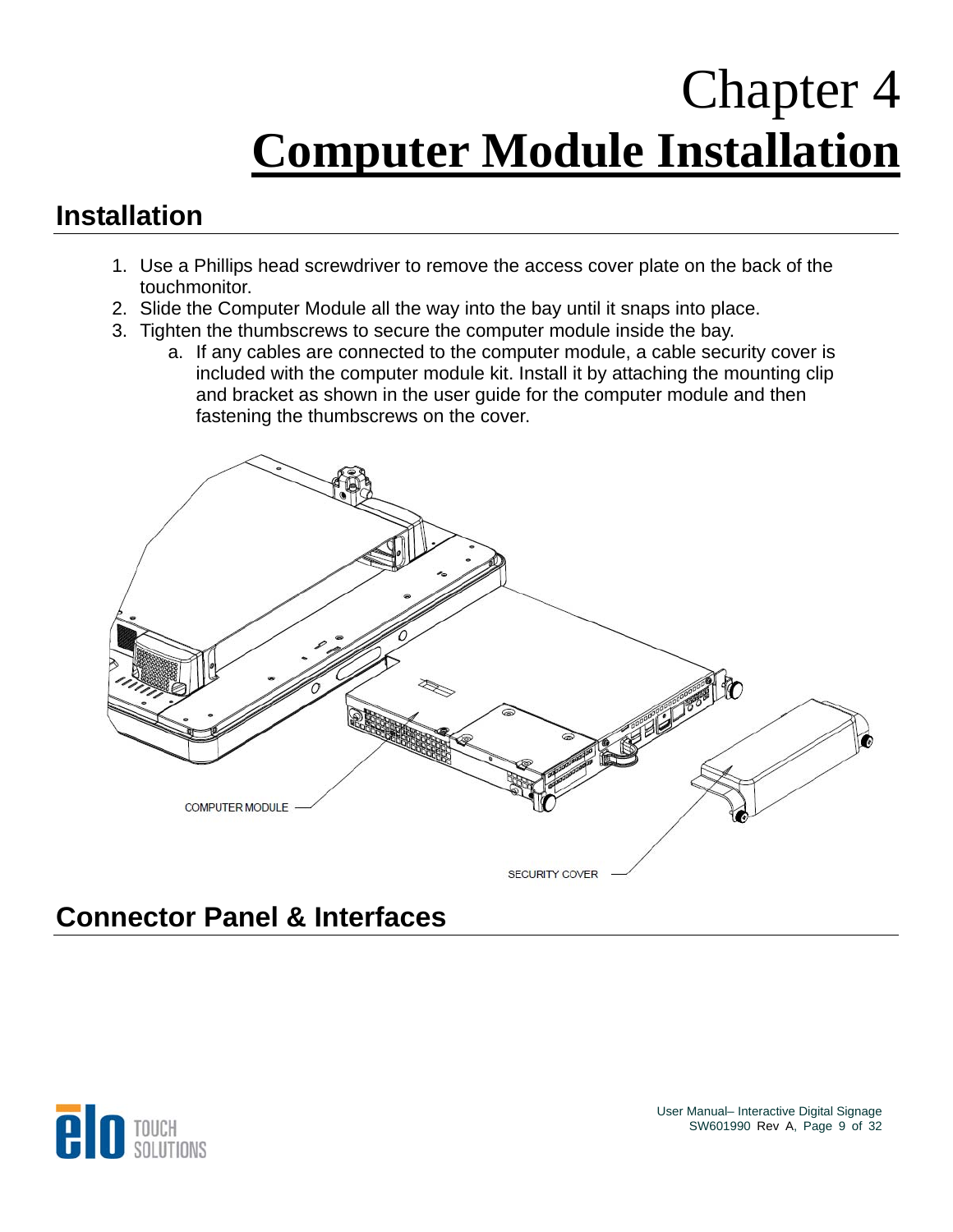

## **Touchmonitor & Computer Module Connections**

1. Press and hold the touchmonitors power button for 2 seconds to turn on the Computer Module.



User Manual– Interactive Digital Signage SW601990 Rev A, Page 10 of 32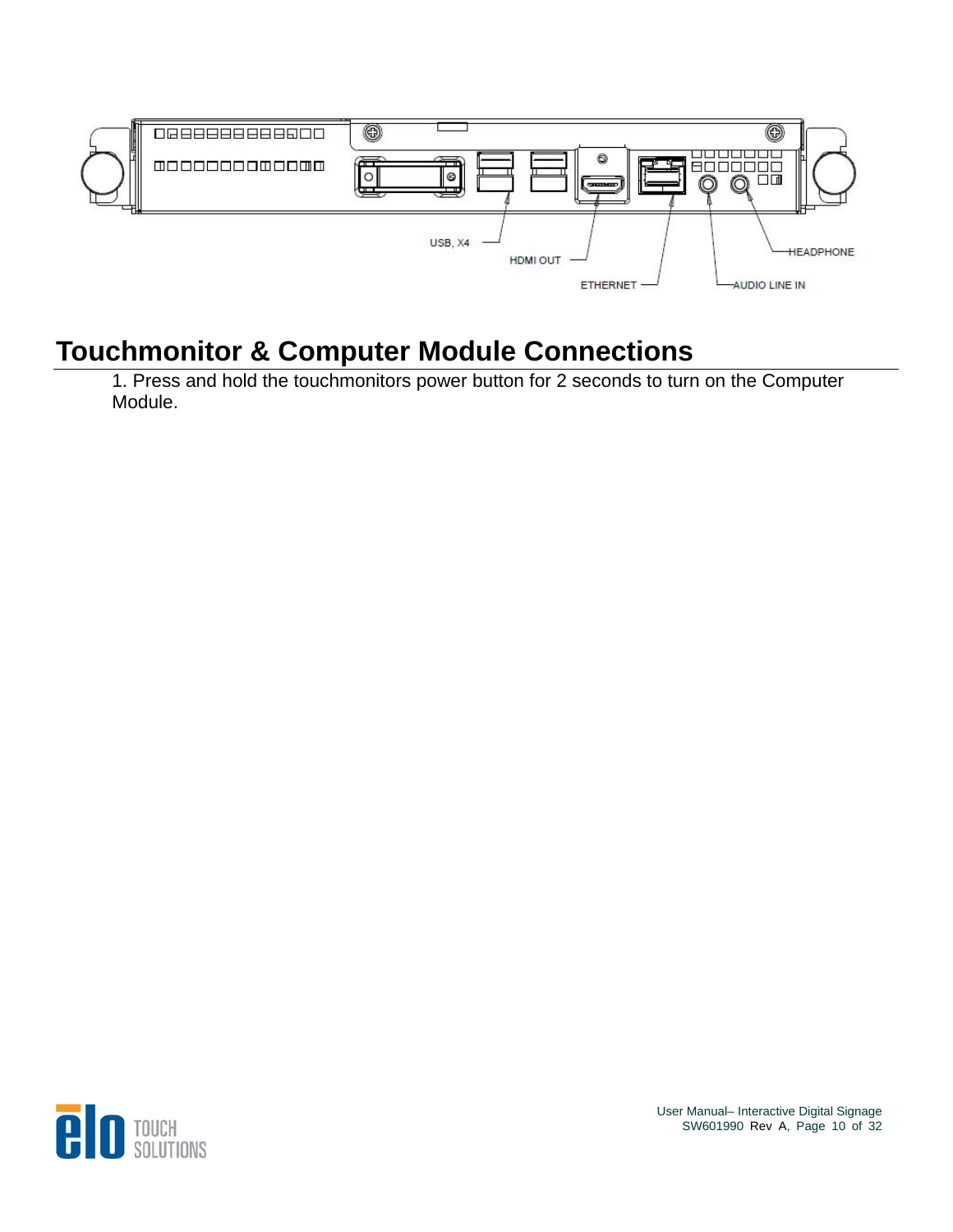#### **Operating System Setup Windows® 7 Operating Systems**

The initial setup of the operating system takes approximately 5 minutes. Additional time might be needed for different touchcomputer hardware and operating system configurations. You will need to connect an external mouse and/or keyboard into the Computer Module connector panel to execute these steps.

To set up the Windows 7 for the Computer Module, turn on the touchcomputer and follow the instructions on the screen.

#### *Selecting the Language*

Windows uses English as the default language in menus and dialog boxes. You can change this language to suit your preference.

Click Customize. The "Regional and Language Options" window appears. Select the Languages tab. If required, check the boxes for "Install files for complex script and right-to-left languages" and "Install files for East Asian languages."

Select the "Regional Options" tab. Select your preferred language from the drop-down list in the Standards and Formats pane.

Select your location from the drop-down list in the Locations pane. Click Apply, and then OK.

#### *Choosing the computer name*

You will be prompted to enter the computers name.

#### *Choosing the Windows Update settings*

You will be prompted to select the Windows Update settings.

#### *Selecting the Time Zone*

When the following window appears, you can change the Computer Modules time zone, date, and time. After making any changes, click Next to finish. Windows Setup completes the OS installation.

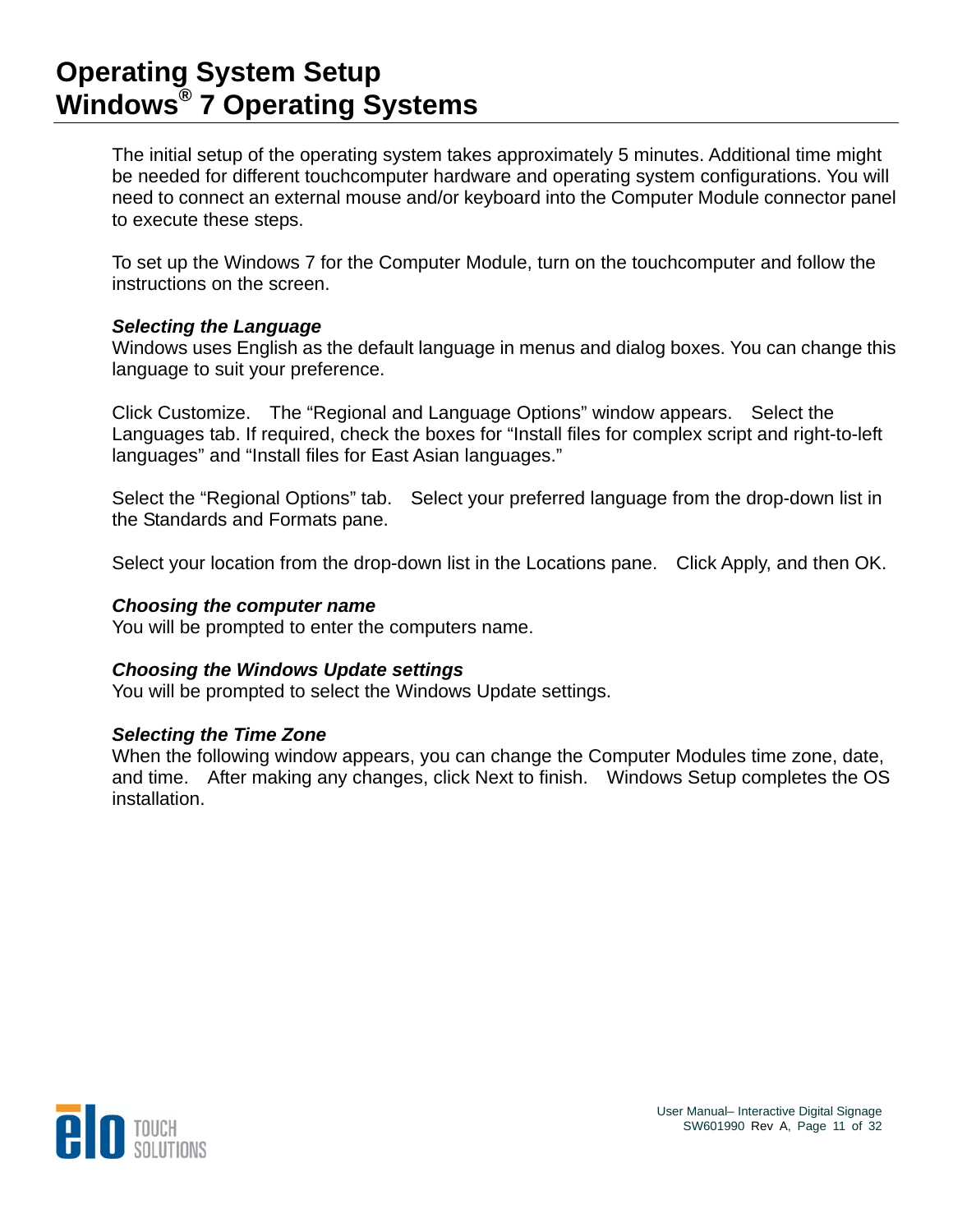#### **Installing the Touchscreen Technology Software Drivers for Elo Computer Modules with Windows 7**

Visit the Elo Touch Solutions website www.elotouch.com for:

- The latest touch driver
- Additional touch driver information
- Detailed touch driver installation guides
- Touch drivers for other operating systems

The Computer Module already has the Elo Touch Driver already installed on the computer. This touch driver along with the Computer Module driver pack will be available with the CD that ships with the computer module

### **Operating System Setup – No OS**

No Operating System (No OS) units will require an operating system to be installed on them.

Once you have installed an OS image on your computer, allow the system to automatically install all the available drivers. You can download the latest Elo Touch Driver from the website mentioned above and proceed to install that driver on the computer, or you can use the CD that ships with the computer module to access the touch driver and the computer module driver pack.

Refer to instructions in Chapter 3.

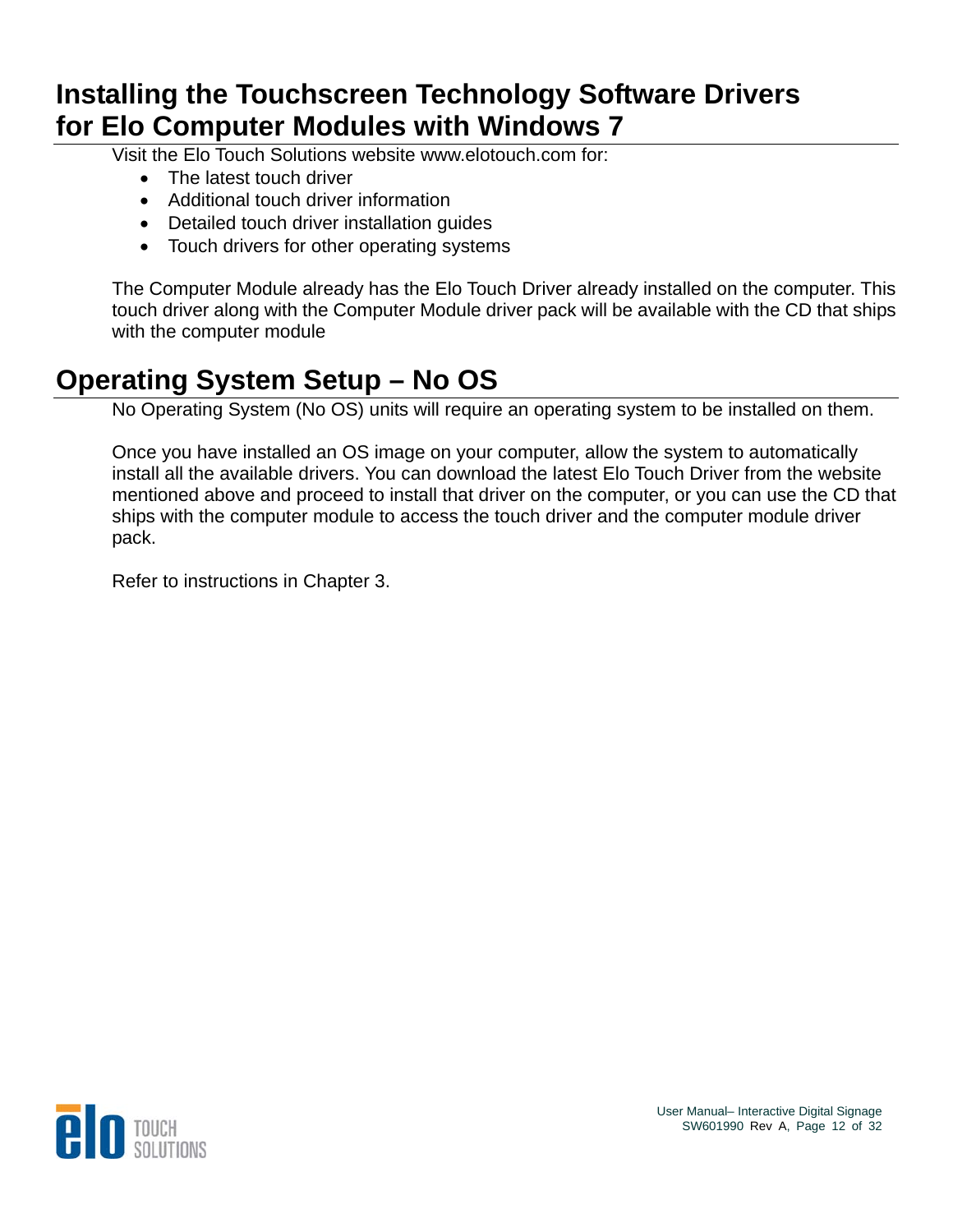## Chapter 5 – Mounting

*Note: For your health and safety, it is strongly recommended that at least two people handle, lift, or move these touchmonitors. Note: When laying the display face-down (for attaching mounting brackets or stands), protect the glass on the face from scratching and damage. Lay the display on a non-abrasive surface, or first protect the display face with film or foam.* 

### **General Mounting Information**

Two mounting orientations are supported with limited range of tilt: Landscape and Portrait.

3201L / 4201L and 7001L:



**Portrait** 

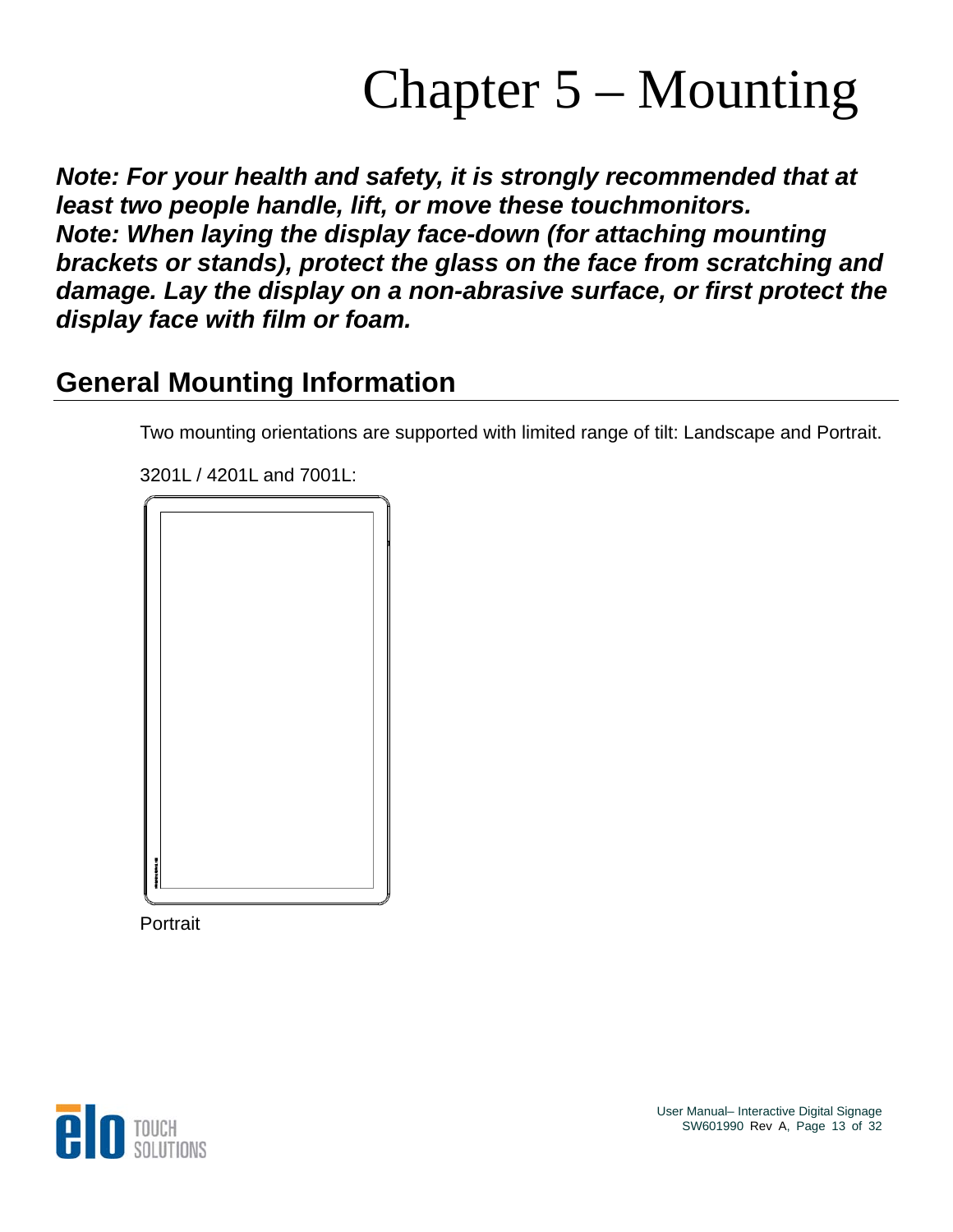

Landscape

#### **Rear VESA Mount**

For the 32" and 42" models: A four-hole, 400x400mm mounting pattern is provided on the rear of the monitor. The VESA FDMI-compliant mounting is coded: VESA MOUNT PER MIS-F, 400,400,6MM

For the 70" models:

A four-hole, 400x400mm mounting pattern is provided on the rear of the monitor. The VESA FDMI-compliant mounting is coded: VESA MOUNT PER MIS-F, 400,400,8MM

Refer to www.elotouch.com for dimensional drawings.

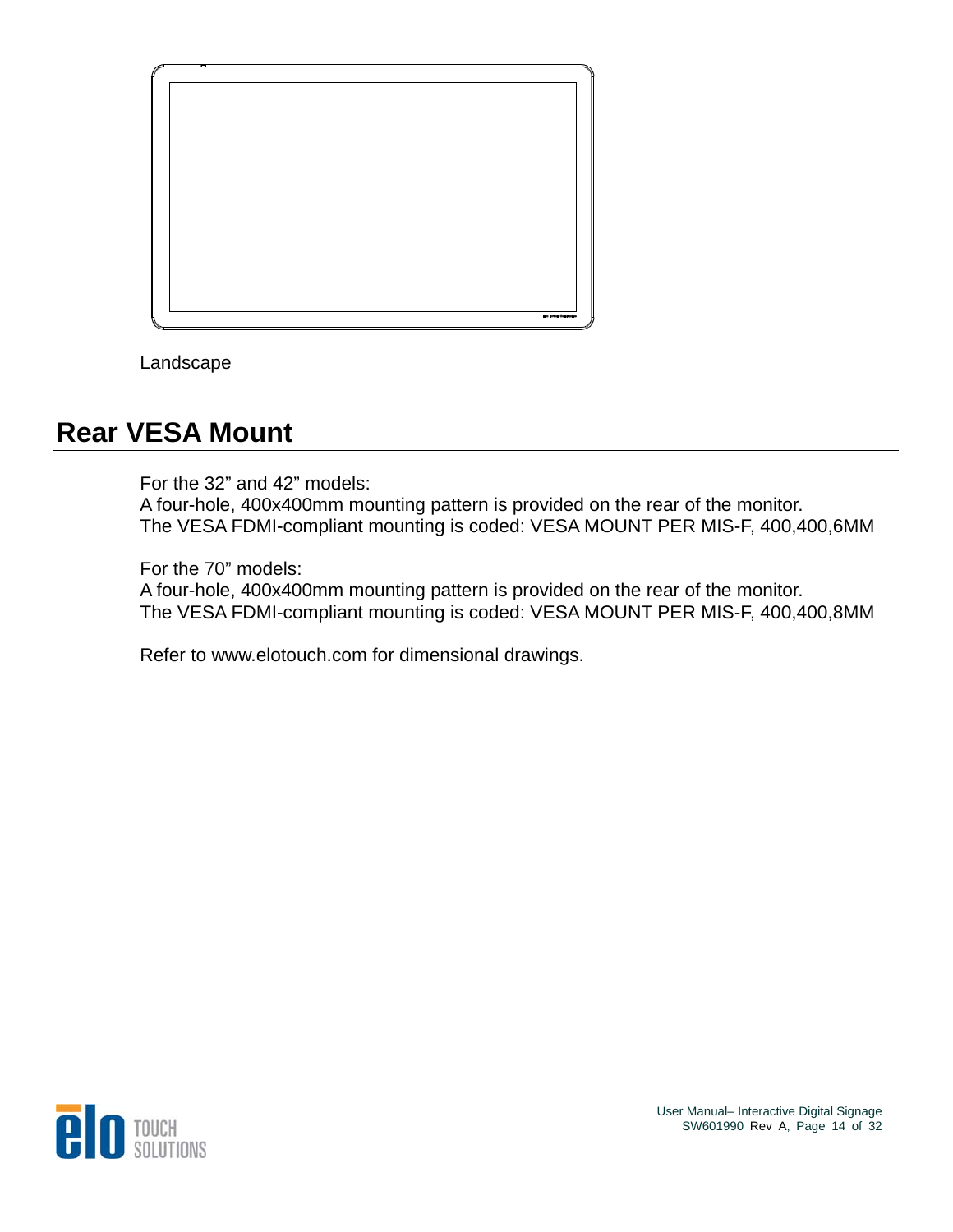## **Optional Stand (for 3201L and 4201L Only)**



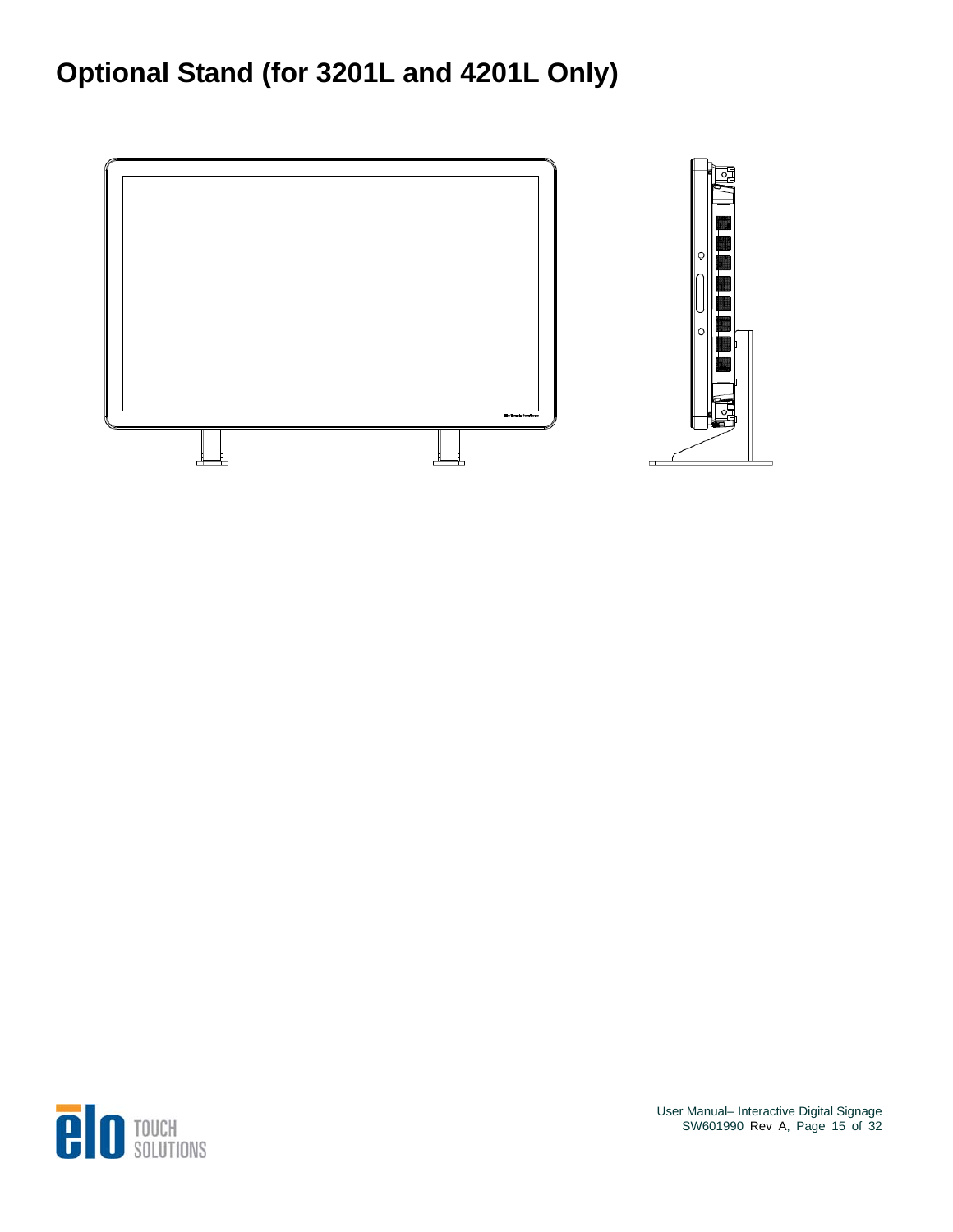# Chapter 6 – Operation

#### **Power**

To turn the touchmonitor on or off, press the touchmonitor power button once. If a computer module is installed into the monitor, then the computer module will also turn on with the monitor.

To abruptly power off the Computer Module and touchmonitor, press and hold the touchmonitor power button until the computer shuts off.

To gracefully shut down the computer module, follow the Computer Modules operating systems normal power off procedure.

A Power Status LED is provided on the OSD Remote that functions according to the following table:

| <b>Touchmonitor/Computer Module status</b> | <b>LED status</b> |
|--------------------------------------------|-------------------|
| ∩FF                                        | ∩FF               |
| SI FFP                                     | <b>BLINKING</b>   |
| 7N                                         | ٦N                |

The system consumes low power when in SLEEP and OFF modes. For detailed power consumption specifications, refer to technical specifications available on the Elo website www.elotouch.com.

Touching the screen will bring the system out of SLEEP mode (similar to moving the mouse or pressing a keyboard key).

If long periods of disuse are planned, unplug the AC power cable to save power.

The power ratings for the IDS 01 Series monitors are:

ET3201L / ET4201L 100-240 Vac, 50/60 Hz, 3.6-1.5 A

ET7001L 100-240 Vac, 50/60 Hz, 5-2.1 A

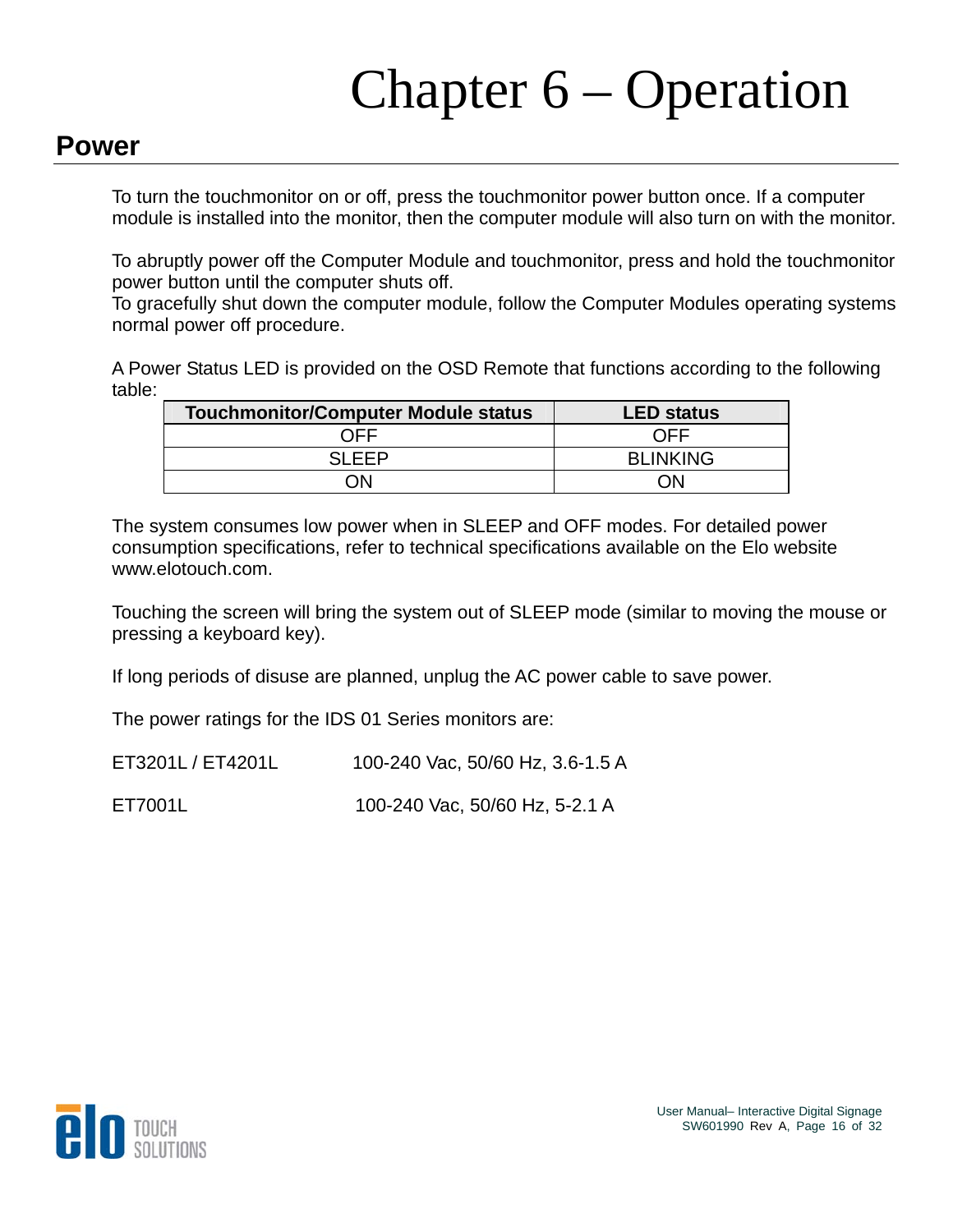### **IntelliTouch Touchscreen Technology**

The IntelliTouch touchscreen can be re-calibrated to your displayed video image, if needed, through the Calibration function in the Elo driver control panel. Calibration will be required if the video source is rotated

#### **iTouch and iTouch+ Touchscreen Technology**

The iTouch and iTouch+ touchscreens can be re-calibrated to your displayed video image, if needed, through the Calibration function in the Elo driver control panel. Calibration will be required if the video source is rotated

#### **Optical Touchscreens Technology**

When connected to Windows 7 computers, the touchmonitor can report 4 simultaneous touches.

#### **Gesturing Images:**

For IntelliTouch and iTouch screens, the following gestures are possible: **Single Touch Gestures and their Functions:**  Swipe - The ability to swipe through from one picture to another or drag an icon

For iTouch Plus and Optical screens the following gestures are possible:

#### **Dual Touch Gestures and their Functions:**

Swipe – The action of moving a finger across the screen.

The ability to swipe through from one picture to another or drag an icon

Pinch\Zoom - Place two fingers on the screen and move them closer together to zoom in. Move your fingers away from each other to zoom out.

- Zoom into a picture or zoom out of one





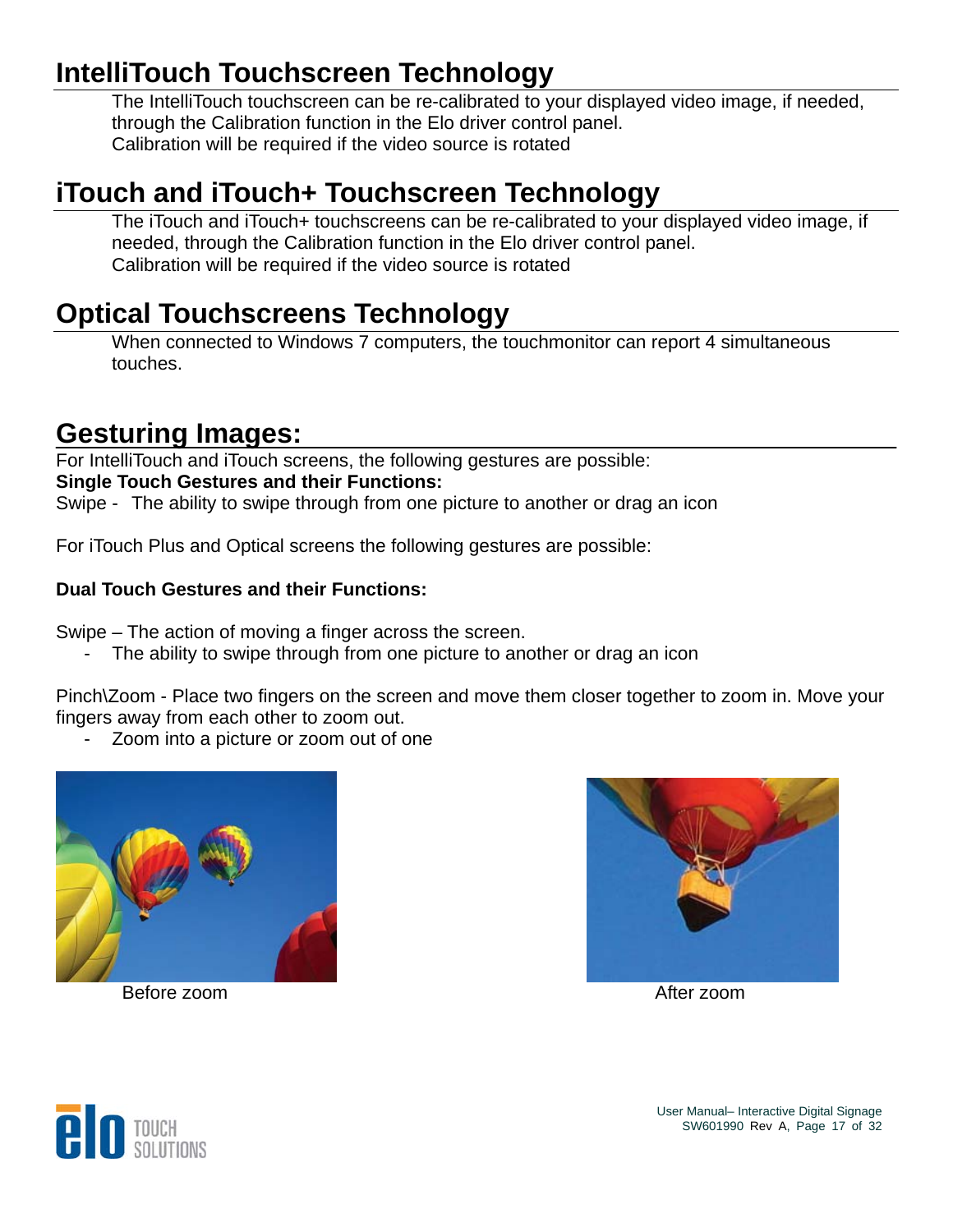Rotate – A picture can be rotated 360°



In addition to the above gestures, Optical units have the ability to pinch and zoom two different pictures at the same time because 4 simultaneous touches are supported.

#### **Video**

An LCD panels native resolution is its width and height measured in number of pixels.

In almost all cases, an image displayed on an LCD monitor will look best when your computers output resolution matches the LCD panels native resolution. See the display specifications on the Elo website www.elotouch.com to find your touchmonitors native resolution. Operating in other resolutions will degrade video performance and is not recommended.

For computer output resolutions at non-native resolutions, the monitor will scale the video to its panels native resolution. For smaller input video resolutions, this involves "stretching" the input image in the X- and Y-dimensions to fit the panel. For larger input video resolutions, this involves "compressing" the input image in the X- and Y-dimensions to fit the panel. An unavoidable byproduct of the scaling algorithms is a loss of fidelity when the computers output video image is scaled by the monitor to fit the display. This loss of fidelity is most apparent when viewing feature-rich images at close distances (for example images containing small-font text).

Your touchmonitor will likely not require video adjustments. However, for analog VGA video, variations in video graphic card outputs may require touchmonitor adjustments through the OSD to optimize the quality of the touchmonitors displayed image. To reduce the need for adjustments for different video mode timings, the monitor correctly scales and displays some of the video industries most common video timing modes.



User Manual– Interactive Digital Signage SW601990 Rev A, Page 18 of 32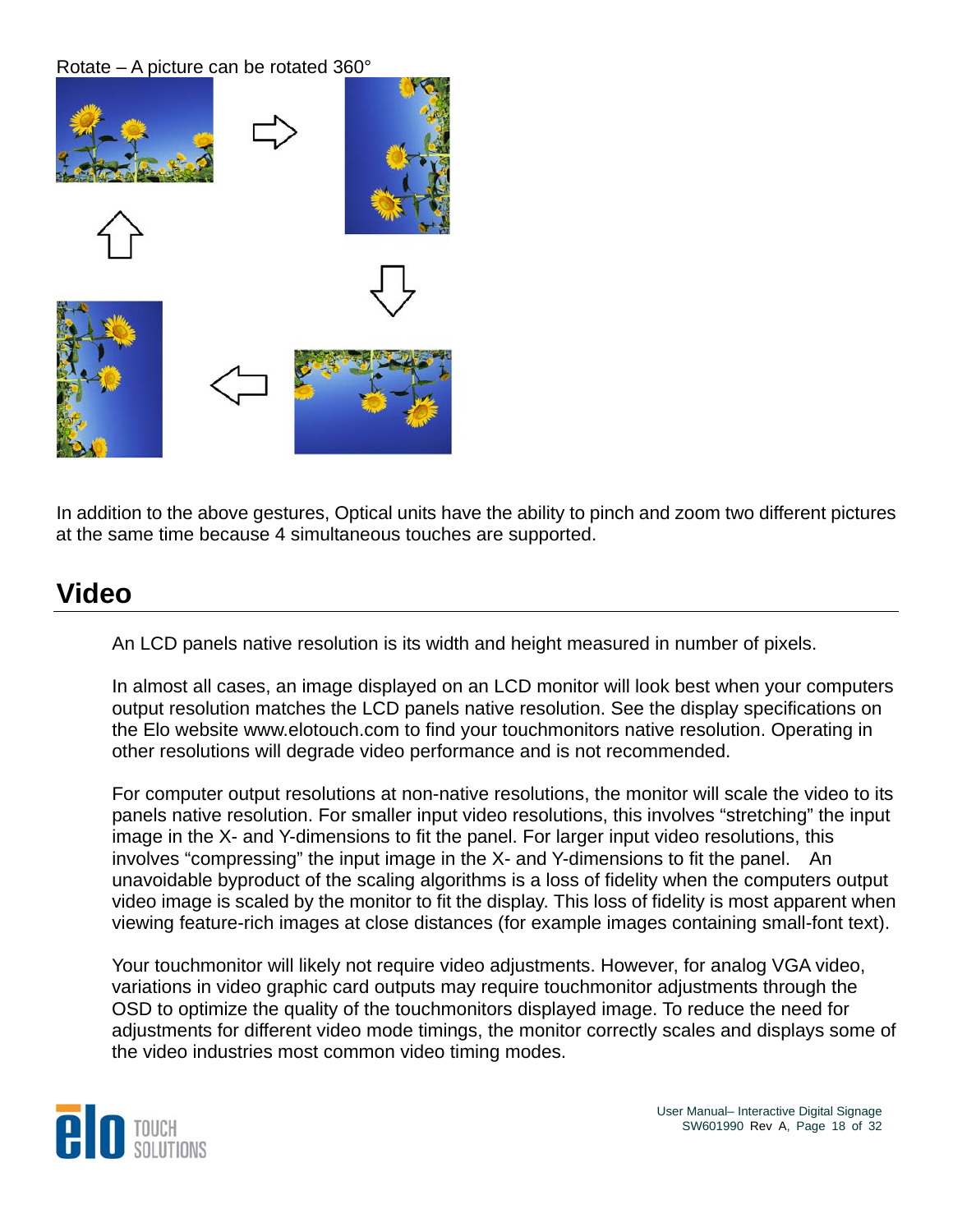## **On-Screen Display (OSD) Connected Through the RJ45 Connection**

Five OSD buttons can be found on the OSD remote. There is an LED light which shows the current state of the monitor. The following are the functions that relate to the designated button.











The buttons and their functionality are:

| <b>Button</b>    | Function when OSD is not displayed:     | Function when OSD is displayed:                                     |
|------------------|-----------------------------------------|---------------------------------------------------------------------|
| Menu             | Display OSD main menu                   | Return to previous OSD menu                                         |
| ◁                | Display OSD Audio source submenu        | Decrease value of selected parameter /<br>select next menu item     |
| $\triangleright$ | Hot key for changing video source*      | Increase value of selected parameter /<br>select previous menu item |
| <b>Select</b>    | Display Audio and Video Parameters Menu | Select parameter for adjustment /<br>select submenu to enter        |
| U                | Power for the monitor                   | Toggles the power status of the monitor                             |

\*The hot key will allow the user to quickly change the input video source. If the user accidently presses this key, they can quickly press the Menu button to cancel a video source change.

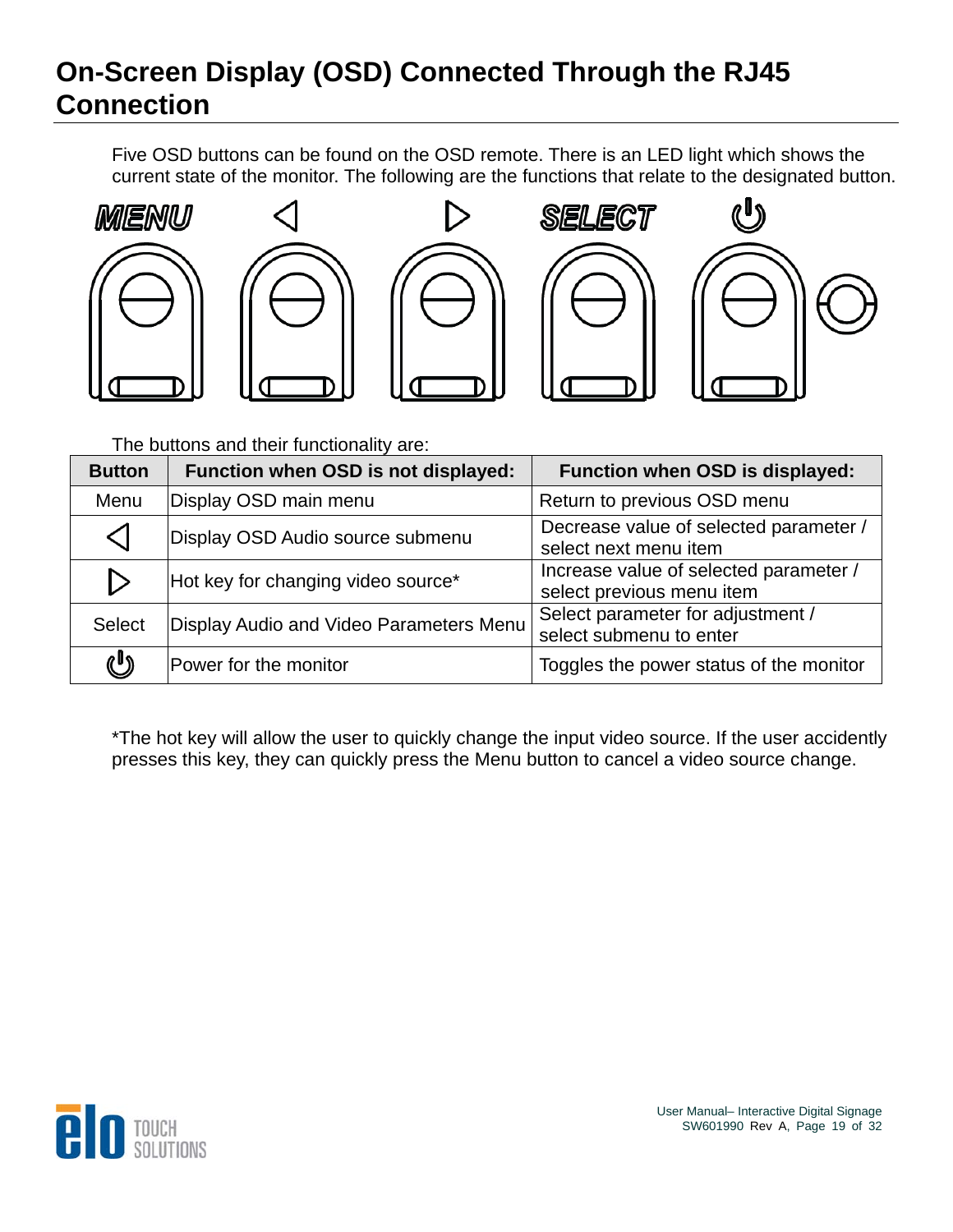Using the OSD buttons controls an on-screen graphical user interface which displays on top of your input video, allowing intuitive adjustment of the following display parameters:

| <b>Parameter</b>     | <b>Available Adjustment</b>                                                                   |  |
|----------------------|-----------------------------------------------------------------------------------------------|--|
| <b>Video Setting</b> | Allows the user to switch between which video source to output video on the monitor           |  |
|                      | Allows user to change the H. position, V. position, Clock and Phase.                          |  |
| <b>Image Setting</b> | If VGA is selected, the Auto-Adjust feature is available.                                     |  |
|                      | Switches the scaling method between Fill Screen and Fill to Aspect Ratio.                     |  |
|                      | Default: Feel Screen                                                                          |  |
|                      |                                                                                               |  |
|                      | Fill Screen – Scales the X- and Y-dimensions of the input video (up or down as                |  |
|                      | needed) to the displays native resolution.                                                    |  |
|                      | Maintain Aspect Ratio - Assuming a landscape orientation and an input video with              |  |
| <b>Aspect Ratio</b>  | aspect ratio smaller than 16:9, scales the Y-dimension of the input video (up or down         |  |
|                      | as needed) to the displays Y-resolution, and scales the X-dimension to maintain the           |  |
|                      | aspect ratio (and fills the rest of the display with equal black bars on the left and right). |  |
|                      | When the input source ratio is the same as the panel native ratio, this function              |  |
|                      | is disabled                                                                                   |  |
|                      | Direct output - Input source is the same with output source and the image will be on          |  |
|                      | the center of the screen. No Scaling will occur.                                              |  |
|                      | Recalibration may be required when switching between these options.                           |  |
| <b>HDMI</b>          | Allows HDMI video to be displayed on the monitor                                              |  |
| <b>VGA Port</b>      | Allows VGA video to be displayed on the monitor                                               |  |
| <b>Display Port</b>  | Allows DisplayPort video to be displayed on the monitor                                       |  |
| <b>Elo Computer</b>  | ECM DP - DisplayPort is the standard video output of Elo Computer modules. If                 |  |
| <b>Module</b>        | HDMI video input is found, the video source can be switched.                                  |  |
| <b>Black Level</b>   | When VGA is not connected, the level of black can be changed.                                 |  |
| <b>Light Sensor</b>  | The light sensor can be toggled on or off. When the light sensor is enabled, the              |  |
|                      | brightness cannot be changed manually.                                                        |  |
| <b>Brightness</b>    | Increase/decrease monitor brightness.                                                         |  |
|                      | Default: 65                                                                                   |  |
| <b>Contrast</b>      | Increase/decrease monitor contrast.                                                           |  |
|                      | Default: 50                                                                                   |  |
| <b>Clock</b>         | Allows fine adjustments of the panels pixel dot clock.                                        |  |
|                      | Not applicable when using HDMI/DisplayPort video or the Computer Module.                      |  |
| Phase                | Allows fine adjustments of the panels pixel dot clock phase.                                  |  |
|                      | Not applicable when using HDMI/DisplayPort video or the Computer Module.                      |  |
|                      | Automatically adjusts the system clock to the input analog VGA video signal, affecting        |  |
| <b>Auto Adjust</b>   | the H-position, V-position, Clock, and Phase menu items.                                      |  |
|                      | Not applicable when using HDMI video or the Computer Module.                                  |  |
|                      | Moves the image horizontally on the display in single-pixel increments.                       |  |
| <b>H-position</b>    | Default: centered.                                                                            |  |
|                      | Not applicable when using HDMI/DisplayPort video or the Computer Module.                      |  |
|                      | Moves the image vertically on the display in single-pixel increments.                         |  |
| <b>V-position</b>    | Default: centered.                                                                            |  |
|                      | Not applicable when using HDMI/DisplayPort video or the Computer Module.                      |  |
| <b>Sharpness</b>     | Adjusts sharpness of the displayed images.                                                    |  |
|                      | Default: no sharpness adjustment                                                              |  |

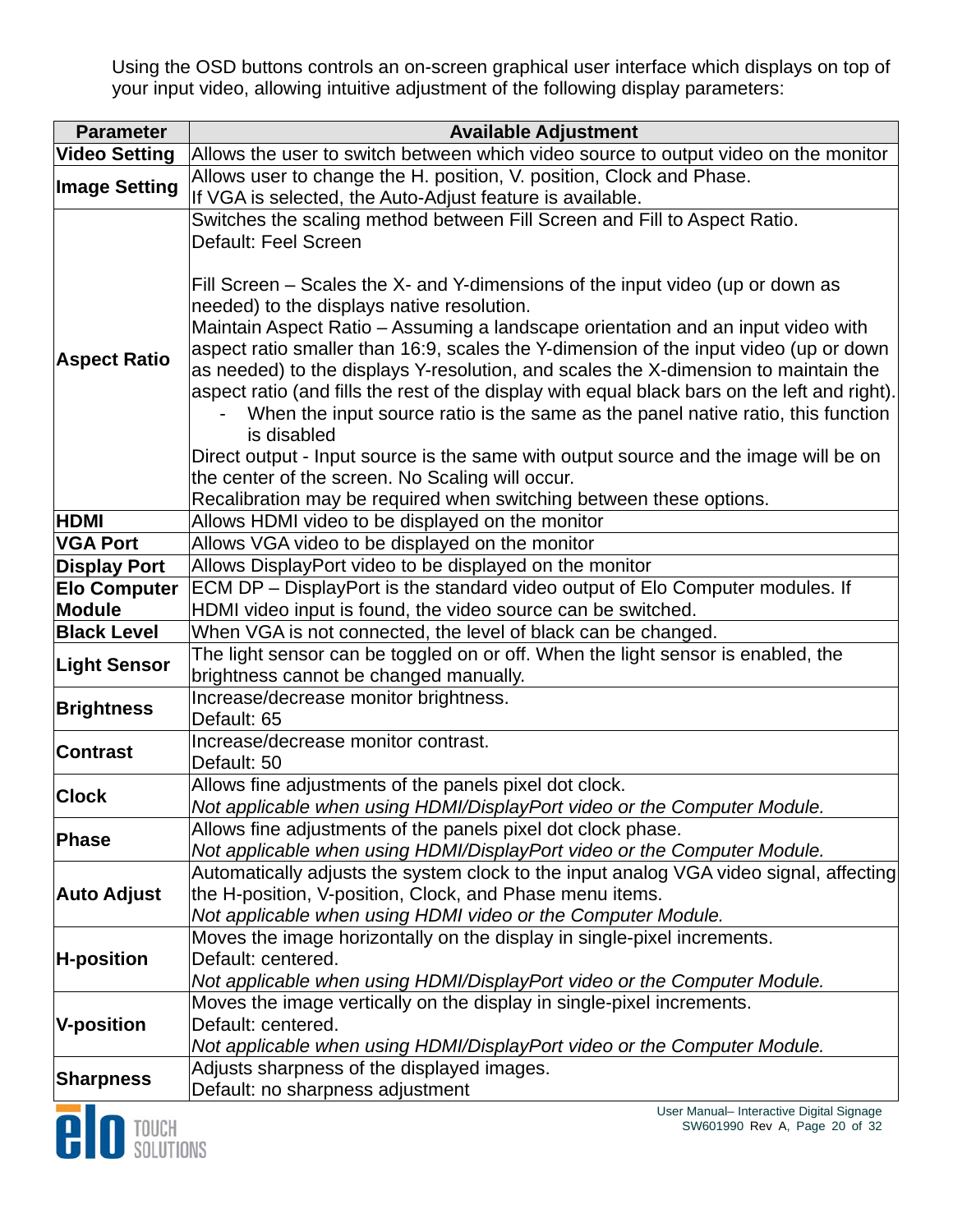|                     | Selects the displays color temperature.  The available color temperatures are 9300K,  |
|---------------------|---------------------------------------------------------------------------------------|
| <b>Color</b>        | 7500K, 6500K, 5500K, and User Defined. If the User Defined option is selected, the    |
| <b>Temperature</b>  | user can change the color temperature by changing individual R, G, and B gains on a   |
|                     | scale from 0 to 100.                                                                  |
|                     | Default: User Defined with R, G, and B all set to 100.                                |
|                     | Adjusts how long a period of OSD button inactivity the touchmonitor will wait before  |
| <b>OSD Timeout</b>  | closing the OSD. The adjustable range is between 5 and 60 seconds.                    |
|                     | Default: 15 seconds                                                                   |
|                     | Selects which language the OSD information is displayed in.  The available            |
| <b>OSD</b>          | languages are: English, French, Italian, German, Spanish, Simplified Chinese,         |
| Language            | Traditional Chinese, and Japanese.                                                    |
|                     | Default: English.                                                                     |
| Mounting            | Adjusts the rotation of the OSD text to match the physical mounting orientation.      |
|                     | Default: Landscape                                                                    |
| <b>OSD</b>          | Moves the OSD location left and right on the display.                                 |
| <b>H-Position</b>   | Default: 50 (centered)                                                                |
| <b>OSD</b>          | Moves the OSD location up and down on the display.                                    |
| <b>V-position</b>   | Default: 50 (centered)                                                                |
| Volume              | Adjusts the volume of the internal speakers and headphone output.                     |
| Mute                | Toggles the audio output between Muted and Not Muted.                                 |
|                     | Default: Not Muted                                                                    |
| Information         | Displays basic monitor part number and serial number information.<br>Nothing is       |
|                     | adjustable in this menu.                                                              |
| <b>Recall</b>       | Selecting "Recall Defaults" restores all factory default settings for OSD-adjustable  |
| <b>Defaults</b>     | parameters (except OSD Language and OSD Position) and for Preset Video Mode           |
|                     | timings.                                                                              |
|                     | The monitor continually scans for active video from VGA, DisplayPort, HDMI, and the   |
|                     | Computer Module. This adjustment selects which of those input ports should be given   |
|                     | priority to be displayed.                                                             |
|                     |                                                                                       |
|                     | If a Computer Module has been detected, the video selection priority will be as       |
|                     | follows:                                                                              |
| <b>Video Source</b> | 1. HDMI                                                                               |
|                     | 2. DisplayPort – Will be the primary video source for the Elo Computer Module         |
|                     | If a Computer Module has not been detected, then the default video priority selection |
|                     | will be as follows:                                                                   |
|                     | 1. HDMI                                                                               |
|                     | 2. VGA                                                                                |
|                     | 3. DisplayPort                                                                        |

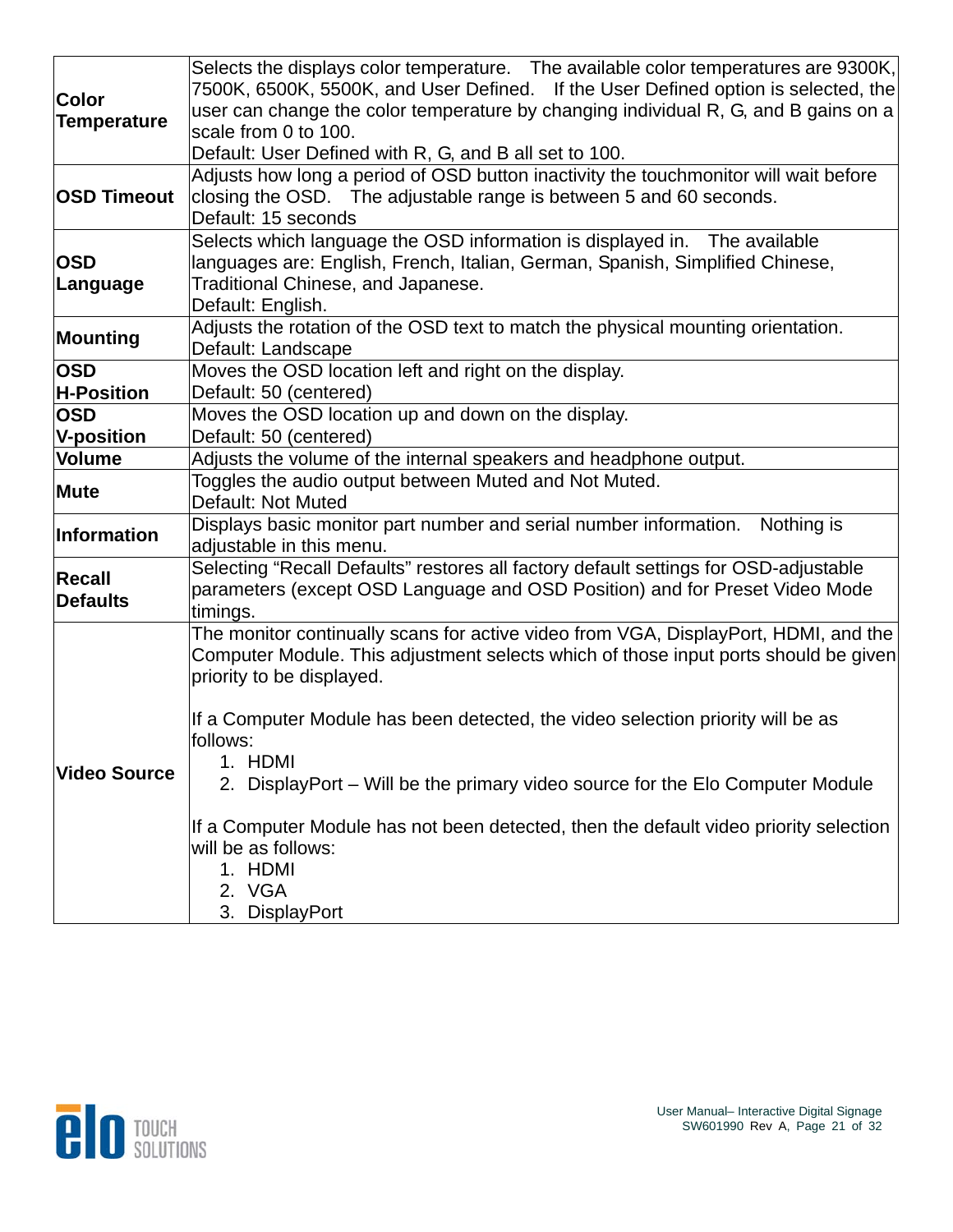|                      | Selects which audio source is heard over the monitors. The volume can be muted and<br>unmated. Also the level of the volume can be changed from $0 - 100$ . Default: 50                |
|----------------------|----------------------------------------------------------------------------------------------------------------------------------------------------------------------------------------|
|                      | If there is no Computer Module plugged in, and the video source is HDMI, the options<br>are: Line In and HDMI.<br>Default: Line In.                                                    |
| <b>Audio Setting</b> | If there is no Computer Module plugged in, and the video source is VGA, the only<br>option is Line In.                                                                                 |
|                      | If a Computer Module is plugged in (and therefore the input video is Computer Module<br>HDMI), the options are: Elo Computer Module HDMI, Elo Computer Module Line In,<br>and Line In. |
|                      | Default: Elo Computer Module HDMI.<br>Standard, Movie, Gaming, Photo modes can be chosen depending on the users                                                                        |
| <b>Color</b>         | preference.                                                                                                                                                                            |
| <b>Preference</b>    | Default: Photo                                                                                                                                                                         |
|                      | OSD menu: The Horizontal position, vertical position, OSD rotation and OSD timer                                                                                                       |
|                      | can be changed from here.                                                                                                                                                              |
|                      | Language Settings can be changed                                                                                                                                                       |
|                      | Recall Defaults: set the system back to the preset standards                                                                                                                           |
|                      | Information: display information about the monitor and system                                                                                                                          |
|                      | <b>Other Settings MDC</b> Protocol: allows the user to choose between IIC and RS232 mode for the MDC                                                                                   |
|                      | utility                                                                                                                                                                                |
|                      | Support & Help: Provide information about help and support                                                                                                                             |
|                      | System Temperature: Provides the system Temperature information. If the Elo<br>computer module is inserted, there will be a secondary line showing that temperature                    |
|                      | information.                                                                                                                                                                           |
|                      |                                                                                                                                                                                        |

All touchmonitor adjustments made through the OSD are automatically memorized as soon as they are entered. This feature saves you from having to reset your choices every time the touchmonitor is unplugged or powered off and on. If there is a power failure, the touchmonitor settings will not default to the factory specifications.

#### **OSD and Power Lockouts**

Press and hold the "Menu" and "<" buttons for two seconds to enable/disable the OSD Locking feature. When the OSD Locking is enabled, pressing any of the Menu, Up, Down, or Select keys will have no effect on the system.

Press and hold the "Menu" and ">" buttons for two seconds to enable/disable the Power Locking feature. When the Power Locking is enabled, pressing the power switch will have no effect on the system.

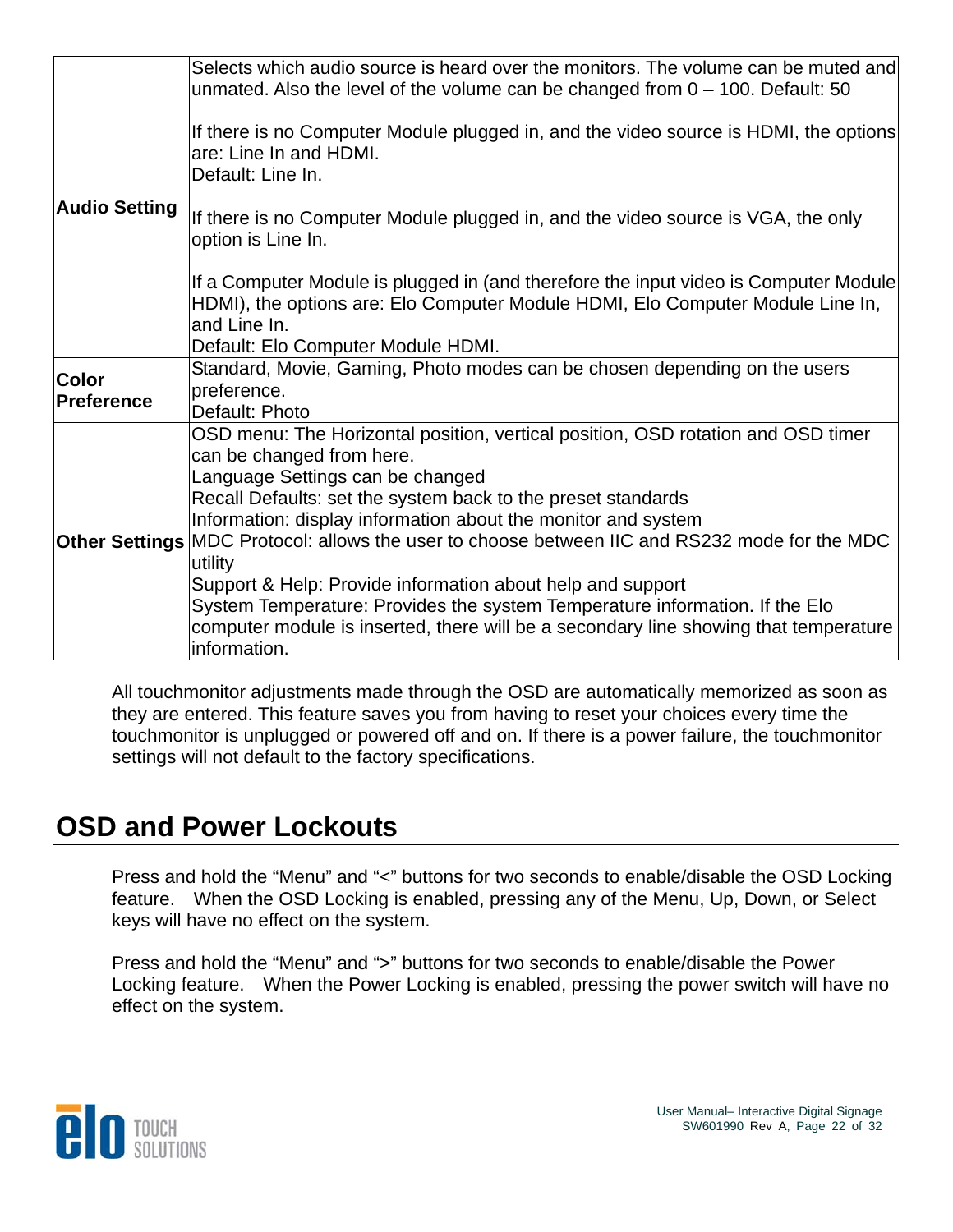### **Audio**

Audio from the touchmonitor Line In, touchmonitor HDMI, touchmonitor DisplayPort, Computer Module Line In, or Computer Module HDMI or DisplayPort ports can be played over the touchmonitors internal speakers. See the "Audio Source" OSD parameter for details. When headphones are plugged into the headphone output jack, the internal speakers turn off and audio is played over the headphones.

Volume and muting of the speaker and headphone outputs can be controlled by the OSD.

#### **MDC Functionality**

The touchmonitor has the ability to allow remote access from a host computer. By installing the IDS Utilities Suite, the user can access to the MDC tool. Using the MDC tool, the use can send a variety of commands from a host PC to the touchmonitor. For detailed information, refer to the utilities suite user guide.

#### **RFID Functionality**

For 3201L/4201L Units:

There is an integrated RFID antenna within the monitor. To enable the RFID functionality, a RFID reader module (available at www.elotouch.com) must be installed and connected to the integrated monitor antenna.

Refer to the RFID peripheral installation guide for proper hardware and software installation techniques.

For the 7001L unit, an external peripheral kit is available from Elo.

#### **Driver Installation**

For units that will be using the Elo Computer Module (ECMG2-i3 or i5), all the drivers will come preinstalled.

An external CD-Rom drive is required in order to install the drivers onto the host computer.

For No Operating System (OS) units, the drivers are provided on the accompanying driver CD and they will also be available online at www.elotouch.com.

For Windows Operating Systems

After the computer has booted up, follow these instructions to install the drivers:

- Attach the external CD-Rom drive to the monitor and turn the computer on
- Insert the drivers CD

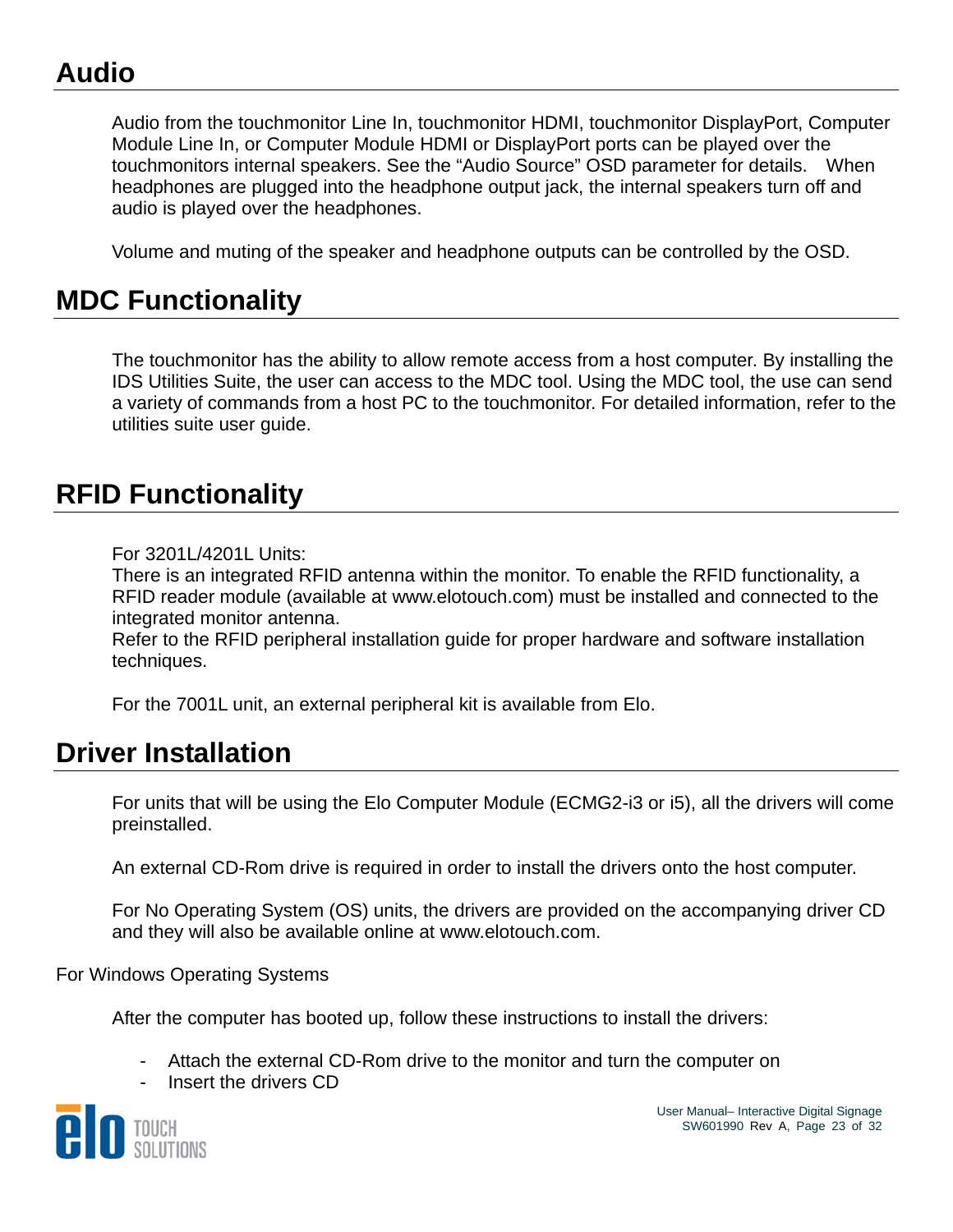- After the OS has booted, right click on "My Computer"
- Click on Manage
- Click on Device Manager
- Highlight one of the devices that has a warning label and click "Update Driver"
- Click the option "Browse My Computer for Driver Software"
- Choose the path to your CD-Rom drive and click "Next"
- Let the device software component be installed and then proceed to the next device.
- Do this for all of the devices that have the warning label.

For Mac OS X and Ubuntu version 11 or higher, these drivers are automatically installed when the system is connected to monitor. To find information on the drivers, do the following:

NOTE: The Elo TouchSystems Touchmonitor ID will be different per touch technology.

In Mac OS X:

- Open the Terminal window and under Hardware select USB. You will see a screen that looks like below. The available USB devices will be displayed.



In Ubuntu 11:

- Open a Terminal window and type "lsusb" as the command. You will see a screen that looks like below. The available USB devices will be displayed.

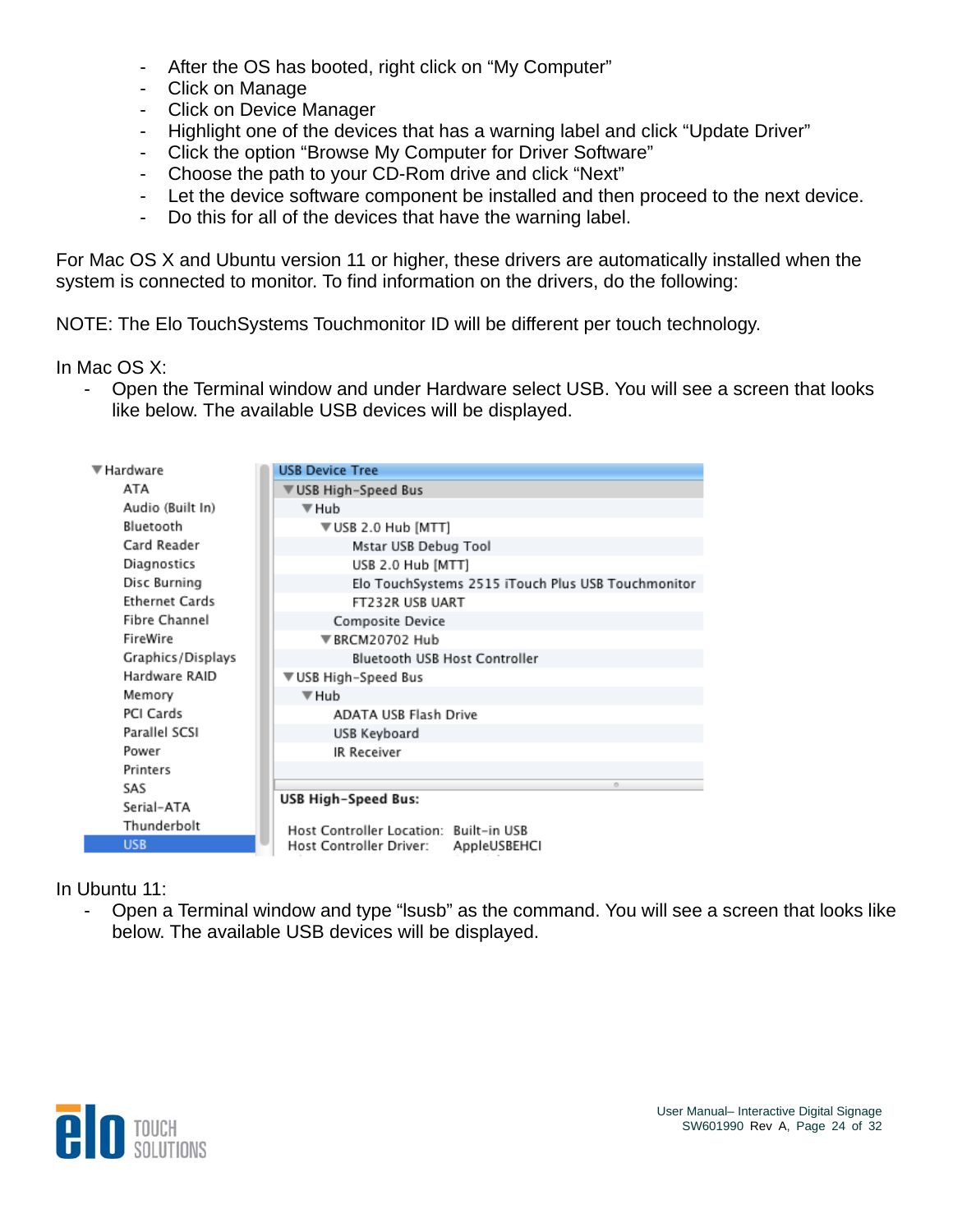

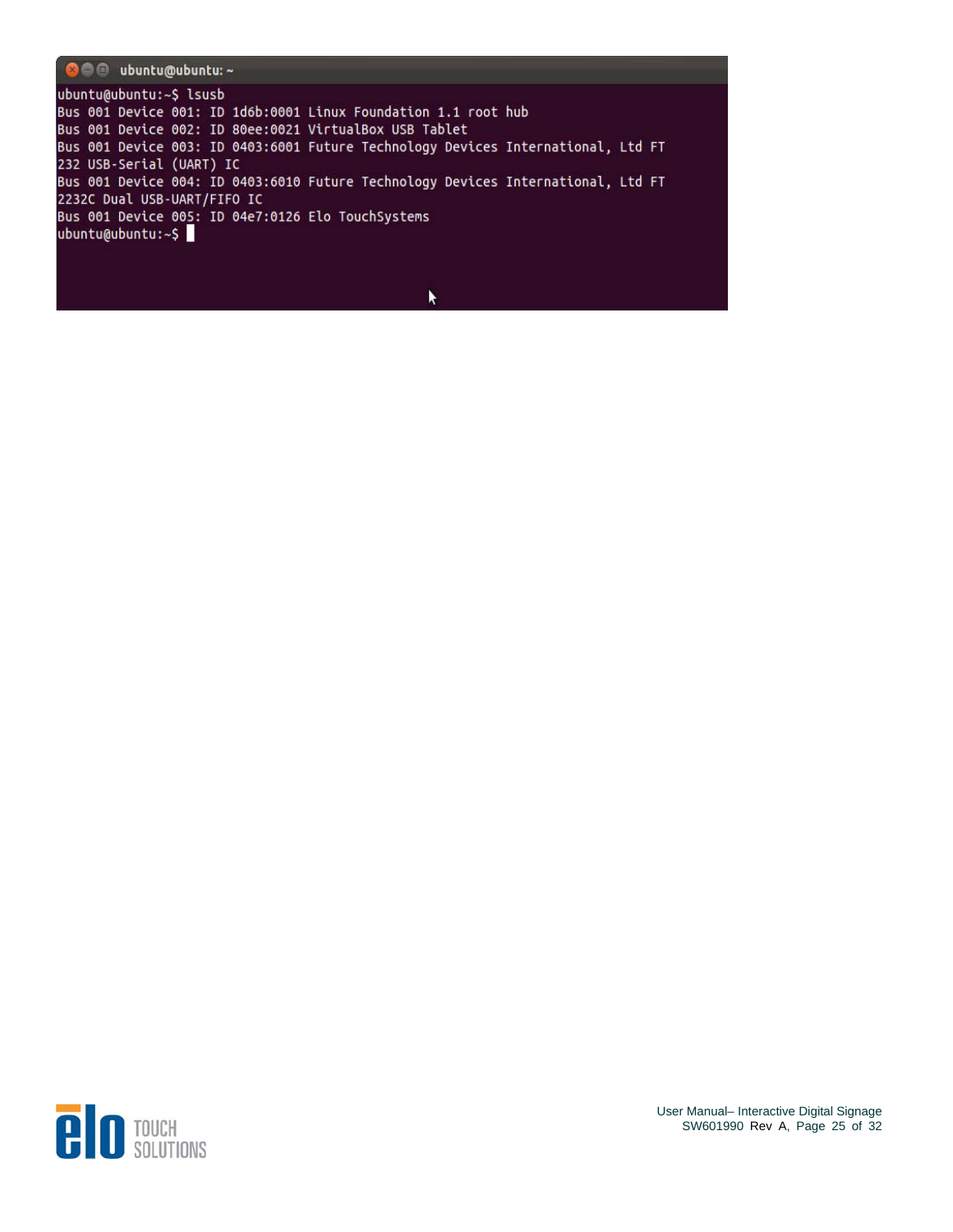# Chapter 7 – Technical Support

If you are experiencing trouble with your touchmonitor, refer to the following suggestions. If the problem persists, please contact your local dealer or contact Elo Touch Solutions Customer Service.

### **Solutions to Common Problems**

| <b>Problem</b>                                                      | <b>Suggested Troubleshooting</b>                                                                                                                                                         |
|---------------------------------------------------------------------|------------------------------------------------------------------------------------------------------------------------------------------------------------------------------------------|
| The touchmonitor does not respond when<br>turning on the system.    | Check that the AC power cable is properly<br>connected.<br>Verify the AC power source is functioning.                                                                                    |
| The Computer Module does not respond<br>when turning on the system. | Disconnect the AC power cable and verify that the<br>Computer Module is properly installed. Reconnect<br>the AC power cable.                                                             |
| Monitor display is dim.                                             | Use the OSD to increase the brightness.<br>Use the OSD to increase the contrast.                                                                                                         |
| Monitor display is blank.                                           | If the Power Status LED is blinking, the monitor or<br>Computer Module may be in SLEEP mode. Press<br>any key / move the mouse / touch the touchscreen to<br>see if the image reappears. |
| Monitor displays an "Out Of Range"<br>message.                      | Adjust your computers resolution/timing mode to be<br>within the allowable timing ranges specified for your<br>touchmonitor on the Elo website www.elotouch.com.                         |
| Touch functionality doesn't work.                                   | Verify your computer or Elo Computer Module has<br>the latest drivers installed. Refer to the Setup<br>chapters for details.                                                             |

#### **Technical Assistance**

Visit www.elotouch.com/go/websupport for online self-help. Visit www.elotouch.com/go/contactsupport for technical support.

See this user manuals last page for worldwide technical support phone numbers.

Technical assistance for the Computer Module with Windows OS is also available on the computer in the Support Information section of the Systems Properties menu. The Systems Properties menu can be accessed by:

1. Right-clicking the My Computer icon and selecting Properties from the drop-down menu, or

2. Click the Start button; go to the Settings -> Control Panel menu and selecting the System icon

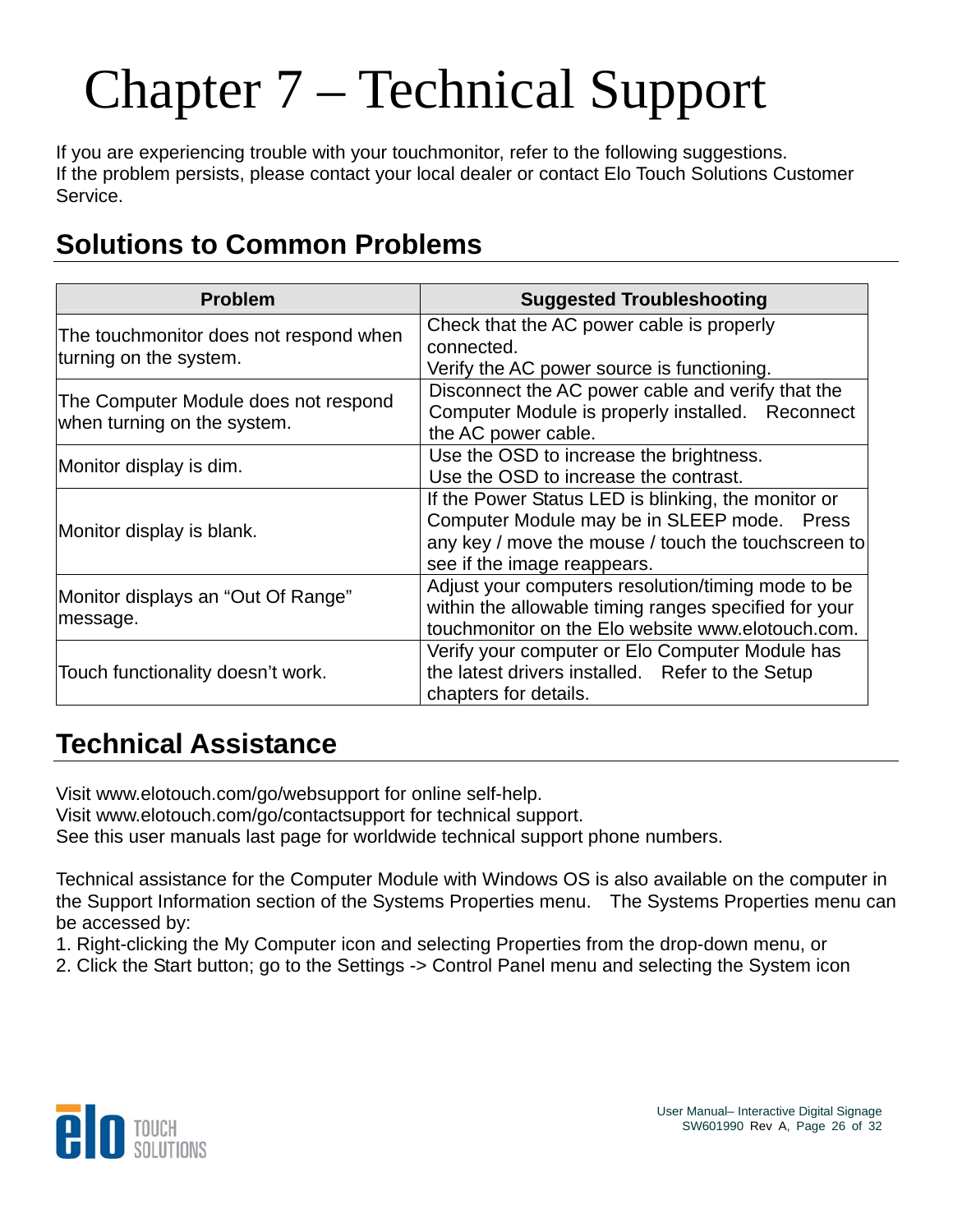# Chapter 8 Safety & Maintenance

#### **Safety**

To avoid risk of electric shock, follow all safety notices and do not disassemble the touchmonitor or Computer Module. They are not user-serviceable.

Do not block or insert anything inside any of the ventilation slots.

The touchmonitor is equipped with a 3-wire, grounding power cord. The power cord plug only fits into a grounded outlet. Do not fit or modify the plug into an outlet that has not been configured for this purpose. Do not use a damaged power cord. Only use the power cord that came with your Elo Touch Solutions touchmonitor. Use of an unauthorized power cord might invalidate your warranty.

Ensure that your installation is equipped to maintain the specified environmental conditions listed in the units specifications on the Elo Touch Solutions website [www.elotouch.com](http://www.elotouch.com/).

#### **Environmental conditions for transportation and storage**

Temperature:

Operating 0°C to 40°C Storage/Transportation -20°C to 50°C

| Humidity (non-condensing): |            |
|----------------------------|------------|
| Operating                  | 20% to 80% |
| Storage/Transportation     | 10% to 95% |

Altitude:

 Operating 0 to 3,658m Storage/Transportation 0 to 12,192m

#### **Caution for Computer Modules**

RISK OF EXPLOSION IF BATTERY IS REPLACED BY AN INCORRECT TYPE. DISPOSE OF USED BATTERIES ACCORDING TO THE INSTRUCTIONS.

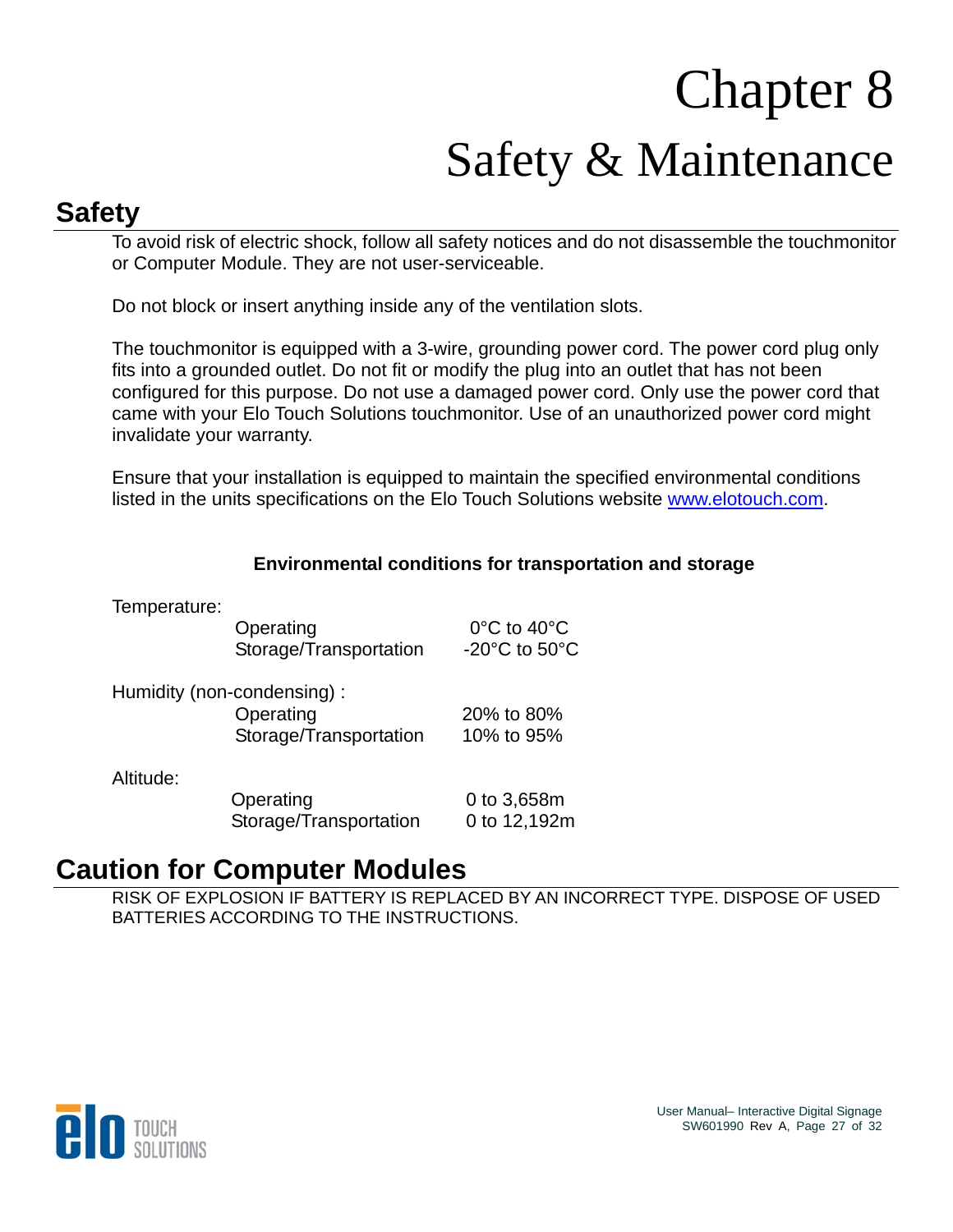## **Care and Handling**

The following tips will help keep your touchmonitor functioning at an optimal level:

- Disconnect the AC power cable before cleaning.
- To clean the display unit cabinet, use a cloth lightly dampened with a mild detergent.
- •It is important that your unit remains dry. Do not get liquids on or inside the unit. If liquid does get inside, have a qualified service technician check it before you power it on again.
- Do not wipe the screen with a cloth or sponge that could scratch the surface.
- To clean the touchscreen, use window or glass cleaner applied to a clean cloth or sponge. Never apply the cleaner directly to the touchscreen. Do not use alcohol (methyl, ethyl or isopropyl), thinner, benzene, or other abrasive cleaners.



### **Waste Electrical & Electronic Equipment Directive (WEEE)**



This product should not be disposed of with household waste. It should be deposited at a facility that enables recovery and recycling.

## **Operating System Recovery - Windows 7**

If for any reason the Elo Computer Modules operating system and software need to be recovered, please contact Elo Touch Solutions from the information found on page 32.

*Note: All data is deleted during the recovery process. The user bears responsibility for data and software backup and archiving. Elo Touch Solutions does not accept liability for lost data or software.* 

*Note: The end user must comply with the Microsoft Windows Licensing Agreement.* 



User Manual– Interactive Digital Signage SW601990 Rev A, Page 28 of 32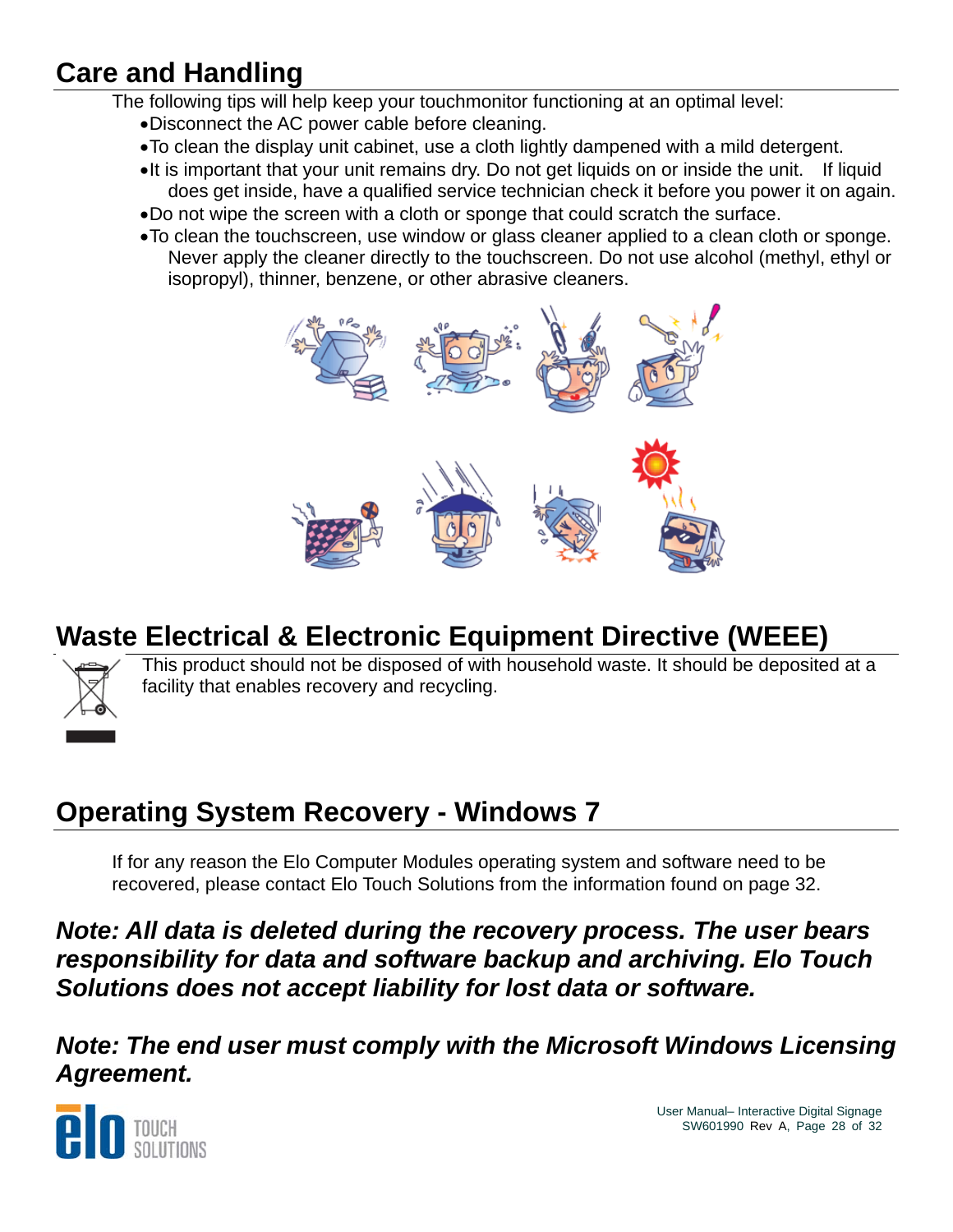## Chapter 9 - Regulatory Information

#### I. Electrical Safety Information:

Compliance is required with respect to the voltage, frequency, and current requirements indicated on the manufacturers label. Connection to a different power source than those specified herein will likely result in improper operation, damage to the equipment or pose a fire hazard if the limitations are not followed.

There are no operator serviceable parts inside this equipment. There are hazardous voltages generated by this equipment which constitute a safety hazard. Service should be provided only by a qualified service technician.

Contact a qualified electrician or the manufacturer if there are questions about the installation prior to connecting the equipment to mains power. The mains plug is a used as a disconnect device, therefore install the LCD monitor combination near the wall outlet so that the mains plug can be accessed easily.

#### II. Emissions and Immunity Information

Notice to Users in the United States: This equipment has been tested and found to comply with the limits for a Class A digital device, pursuant to Part 15 of FCC Rules. These limits are designed to provide reasonable protection against harmful interference in a residential installation. This equipment generates, uses, and can radiate radio frequency energy, and if not installed and used in accordance with the instructions, may cause harmful interference to radio communications.

Notice to Users in Canada: This equipment complies with the Class A limits for radio noise emissions from digital apparatus as established by the Radio Interference Regulations of Industrial Canada.

Notice to Users in the European Union: Use only the provided power cords and interconnecting cabling provided with the equipment. Substitution of provided cords and cabling may compromise electrical safety or CE Mark Certification for emissions or immunity as required by the following standards:

This Information Technology Equipment (ITE) is required to have a CE Mark on the Manufacturers label which means that the equipment has been tested to the following Directives and Standards: This equipment has been tested to the requirements for the CE Mark as required by EMC Directive 89/336/EEC indicated in European Standard EN 55022 Class A and the Low Voltage Directive 73/23/EEC as indicated in European Standard EN 60950.

General Information to all Users: This equipment generates, uses and can radiate radio frequency energy. If not installed and used according to this manual the equipment may cause interference with radio and television communications. There is, however, no guarantee that interference will not occur in any particular installation due to site-specific factors.

1) In order to meet emission and immunity requirements, the user must observe the following:

a) Use only the provided I/O cables to connect this digital device with any computer.

b)To ensure compliance, use only the provided manufacturers approved line cord.

c)The user is cautioned that changes or modifications to the equipment not expressly approved by the party responsible for compliance could void the users authority to operate the equipment.

2)If this equipment appears to cause interference with radio or television reception, or any other device:

a)Verify as an emission source by turning the equipment off and on.

If you determine that this equipment is causing the interference, try to correct the interference

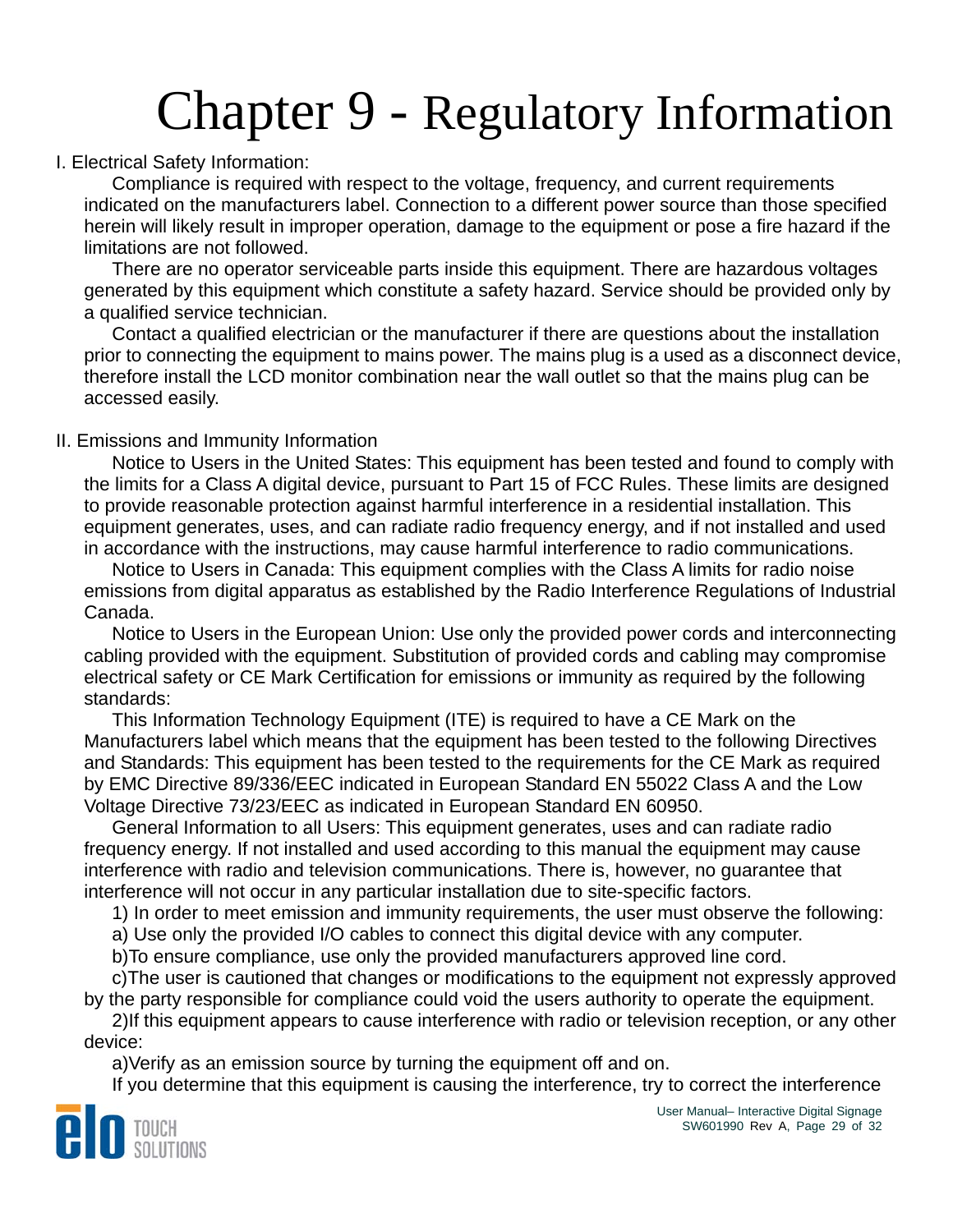by using one or more of the following measures:

i) Move the digital device away from the affected receiver.

ii) Reposition (turn) the digital device with respect to the affected receiver.

iii) Reorient the affected receivers antenna.

iv)Plug the digital device into a different AC outlet so the digital device and the receiver are on different branch circuits.

v) Disconnect and remove any I/O cables that the digital device does not use.(Unterminated I/O cables are a potential source of high RF emission levels.)

vi)Plug the digital device into only a grounded outlet receptacle. Do not use AC adapter plugs. (Removing or cutting the line cord ground may in crease RF emission levels and may also present a lethal shock hazard to the user.)

If you need additional help, consult your dealer, manufacturer, or an experienced radio or television technician.

#### III. Agency Certifications

The following certifications and marks have been issued or declared for this monitor: Argentina S-mark Australia C-Tick Canada CUL Canada IC China CCC China RoHS Europe CE Japan VCCI Mexico NOM Russia & CIS GOST United States FCC United States UL

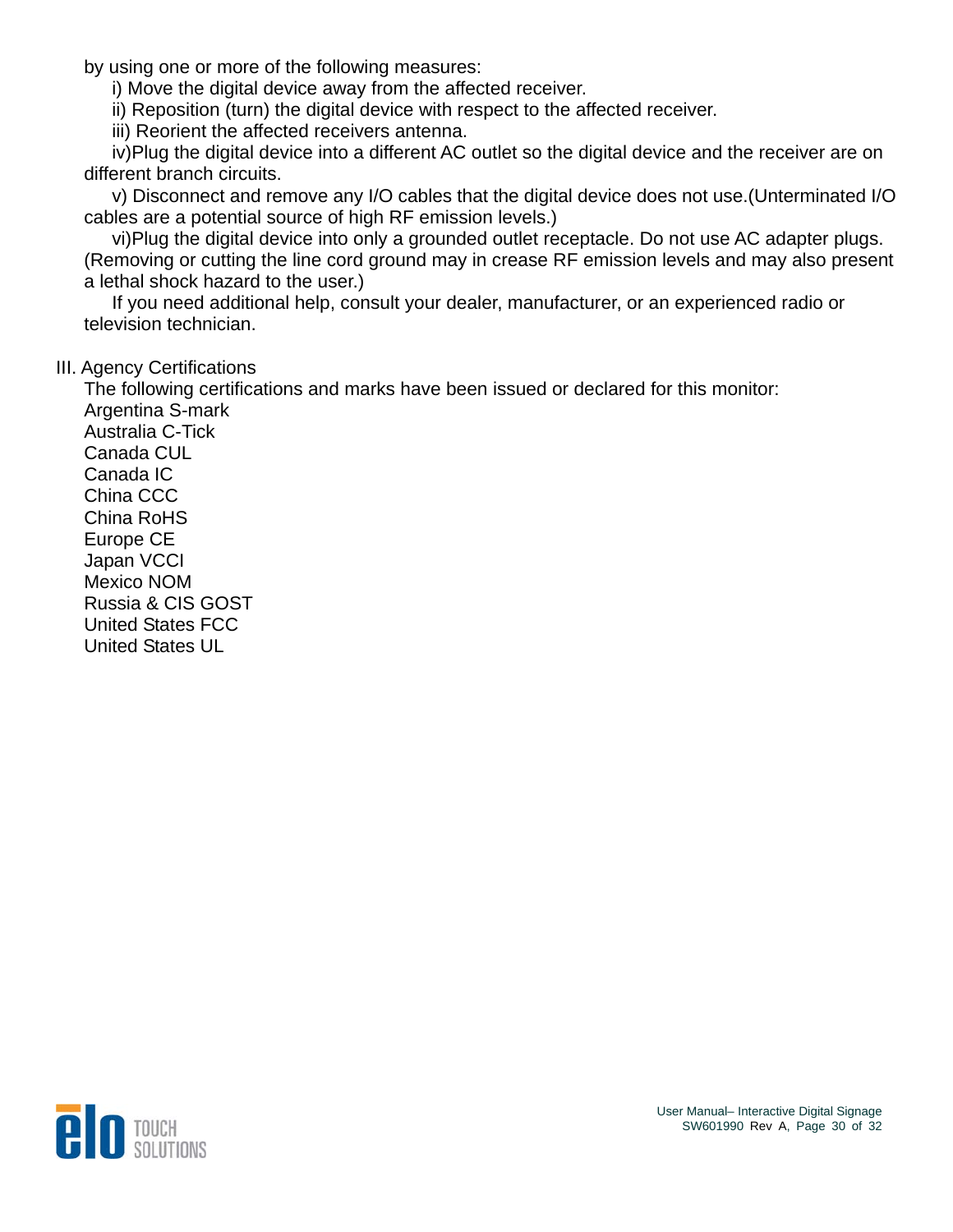## Chapter 10 – Warranty Information

Except as otherwise stated herein, or in an order acknowledgment delivered to Buyer, Seller warrants to Buyer that the Product shall be free of defects in materials and workmanship. The warranty for the touchmonitors, Computer Module, and their components is 3 (three) years.

Seller makes no warranty regarding the model life of components. Sellers suppliers may at any time and from time to time make changes in the components delivered as Products or components.

Buyer shall notify Seller in writing promptly (and in no case later than thirty days after discovery) of the failure of any Product to conform to the warranty set forth above; shall describe in commercially reasonable detail in such notice the symptoms associated with such failure; and shall provide to Seller the opportunity to inspect such Products as installed, if possible. The notice must be received by Seller during the Warranty Period for such product, unless otherwise directed in writing by the Seller. Within thirty days after submitting such notice, Buyer shall package the allegedly defective Product in its original shipping carton(s) or a functional equivalent and shall ship to Seller at Buyers expense and risk.

Within a reasonable time after receipt of the allegedly defective Product and verification by Seller that the Product fails to meet the warranty set forth above, Seller shall correct such failure by, at Sellers options, either (i) modifying or repairing the Product or (ii) replacing the Product. Such modification, repair, or replacement and the return shipment of the Product with minimum insurance to Buyer shall be at Sellers expense. Buyer shall bear the risk of loss or damage in transit, and may insure the Product. Buyer shall reimburse Seller for transportation cost incurred for Product returned but not found by Seller to be defective. Modification or repair, of Products may, at Sellers option, take place either at Sellers facilities or at Buyers premises. If Seller is unable to modify, repair, or replace a Product to conform to the warranty set forth above, then Seller shall, at Sellers option, either refund to Buyer or credit to Buyers account the purchase price of the Product less depreciation calculated on a straight-line basis over Sellers stated Warranty Period.

These remedies shall be the Buyers exclusive remedies for breach of warranty. Except for the express warranty set forth above, seller grants no other warranties, express or implied by statute or otherwise, regarding the products, their fitness for any purpose, their quality, their merchantability, their non-infringement, or otherwise. No employee of Seller or any other party is authorized to make any warranty for the goods other than the warranty set forth herein. Sellers liability under the warranty shall be limited to a refund of the purchase price of the product. In no event shall Seller be liable for the cost of procurement or installation of substitute goods by Buyer or for any special, consequential, indirect, or incidental damages.

Buyer assumes the risk and agrees to indemnify Seller against and hold Seller harmless from all liability relating to (i) assessing the suitability for Buyers intended use of the Products and of any system design or drawing and (ii) determining the compliance of Buyers use of the Products with applicable laws, regulations, codes, and standards. Buyer retains and accepts full responsibility for all warranty and other claims relating to or arising from Buyers products, which include or incorporate Products or components manufactured or supplied by Seller. Buyer is solely responsible for any and all representations and warranties regarding the Products made or authorized by Buyer. Buyer will indemnify Seller and hold Seller harmless from any liability, claims, loss, cost, or expenses (including reasonable attorneys fees) attributable to Buyers products or representations or warranties concerning same.



User Manual– Interactive Digital Signage SW601990 Rev A, Page 31 of 32